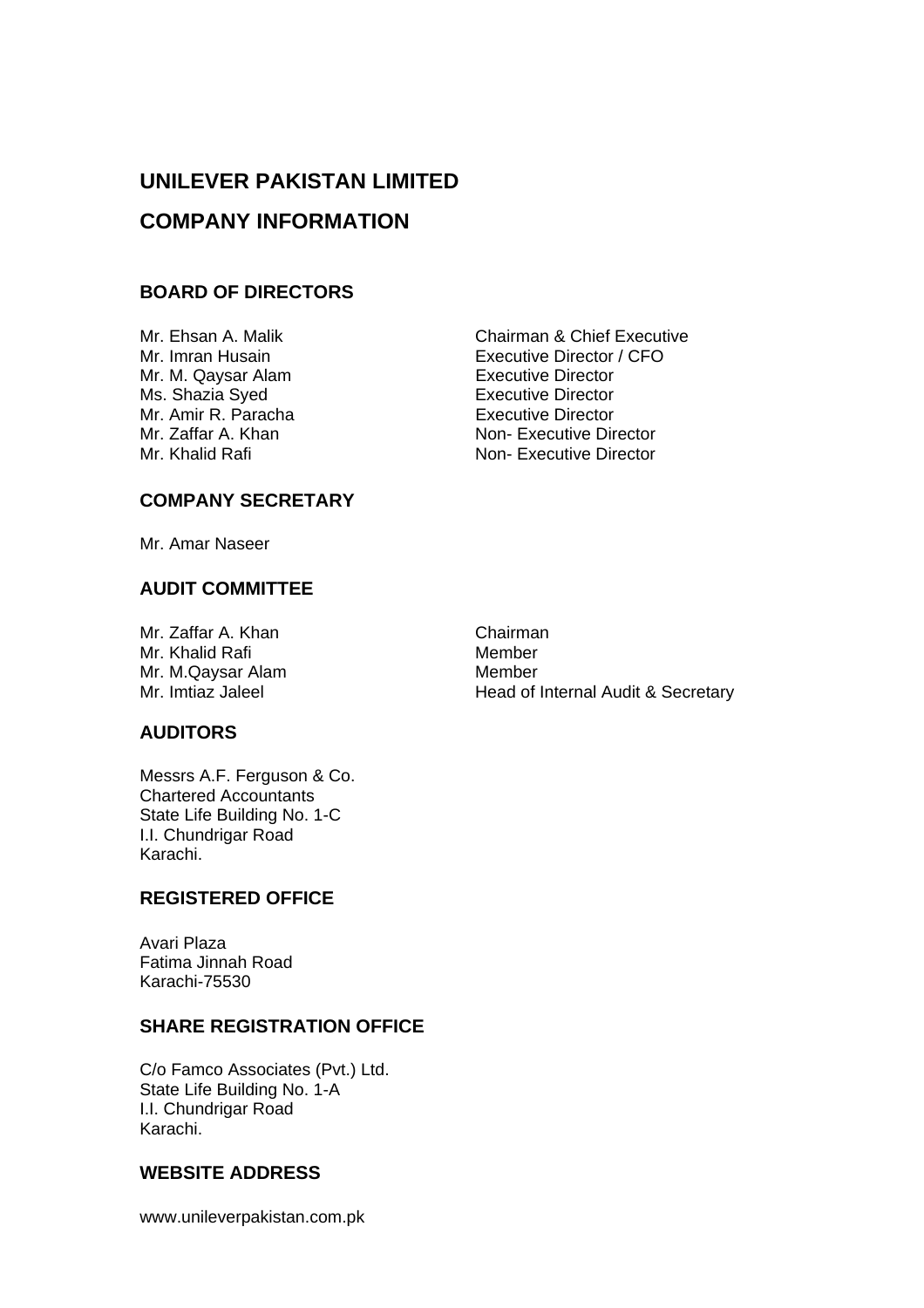### **Unilever Pakistan Limited Directors' Review**

The directors are pleased to present the financial statements for the nine months ended September 30, 2010.

|                                 | Nine months ended September 30 |            |  |  |
|---------------------------------|--------------------------------|------------|--|--|
|                                 | 2010                           | 2009       |  |  |
| Net Sales (Rs'000)              | 33,009,192                     | 28,508,781 |  |  |
| Profit before taxation (Rs'000) | 3,232,527                      | 3,370,165  |  |  |
| Profit after taxation (Rs'000)  | 2,135,755                      | 2,292,248  |  |  |
| Earnings per share (Rs)         | 160.66                         | 172.43     |  |  |

The Company delivered a robust sales growth of 15.8% despite one of the biggest natural disasters in the history of Pakistan. Strong volume growth in HPC, Ice Cream and Spreads categories supported the broad based growth, whereas rampant smuggling of tea continued to affect the Beverages category. We continue to engage with the government for lower import duty and sales tax – with present high rates, the incentive to smuggle is high and the government is losing billions of Rupees in tax revenues. Legitimate importers are losing volume. In addition to smuggling of tea, rising input costs and further currency devaluation impacted gross margins. Our focus remained on enhancing consumer and customer value through superior products, attractive prices and sales terms by absorbing rising input costs. In this backdrop, earnings for the nine months are down by 6.8% also due to increased investment behind brands which led to gains in market leadership.

#### **Home and Personal Care**

HPC business delivered a sales growth of 12.1% on the back of strong volume delivery in all the key brands. Enhanced consumer value, continued innovations supported by increased advertising, offset by promotional effectiveness, helped counter the pressure on disposable incomes. Re-launch of Sunsilk, Lux, Lifebuoy Shampoo and Lifebuoy Soap along with Surf's 'one minute' campaign were well received by the market. We continued to strengthen our market leadership in Laundry, Hair and Personal Wash categories.

#### **Beverages**

Beverages volume declined sharply in the face of rampant smuggling through the misuse of the Afghanistan Transit Trade Agreement. Increase in raw tea prices and further devaluation of rupee continued to put pressure on the gross margins despite several price increases.

#### **Ice Cream**

Ice Cream segment registered a robust volume led growth of 31.5% as the Company maintained key consumer price points to enhance the consumer value. Impressive innovations including Cornetto double chocolate and Badami have been very well received and led the volume growth during the period.

#### **Spreads**

The Spreads business delivered a sales growth of 22.6% primarily driven by a strong volume growth as a result of improved visibility, penetration through direct consumer contact and promotional campaigns.

#### **Future Outlook**

Continued build up in the inflationary pressure from the rising commodity costs, smuggling of tea, volatility of raw tea prices, power short-fall and security environment remain the key challenges. Despite these challenges, the company continues to grow and strengthen its market leadership through strong innovations and by optimising investments behind brands. Diversified portfolio of strong brands and robust distribution network are the key factors for success.

On behalf of the Board

Karachi **Imran Husain**  October 28, 2010 **Director. Director. Director. Director. Director.**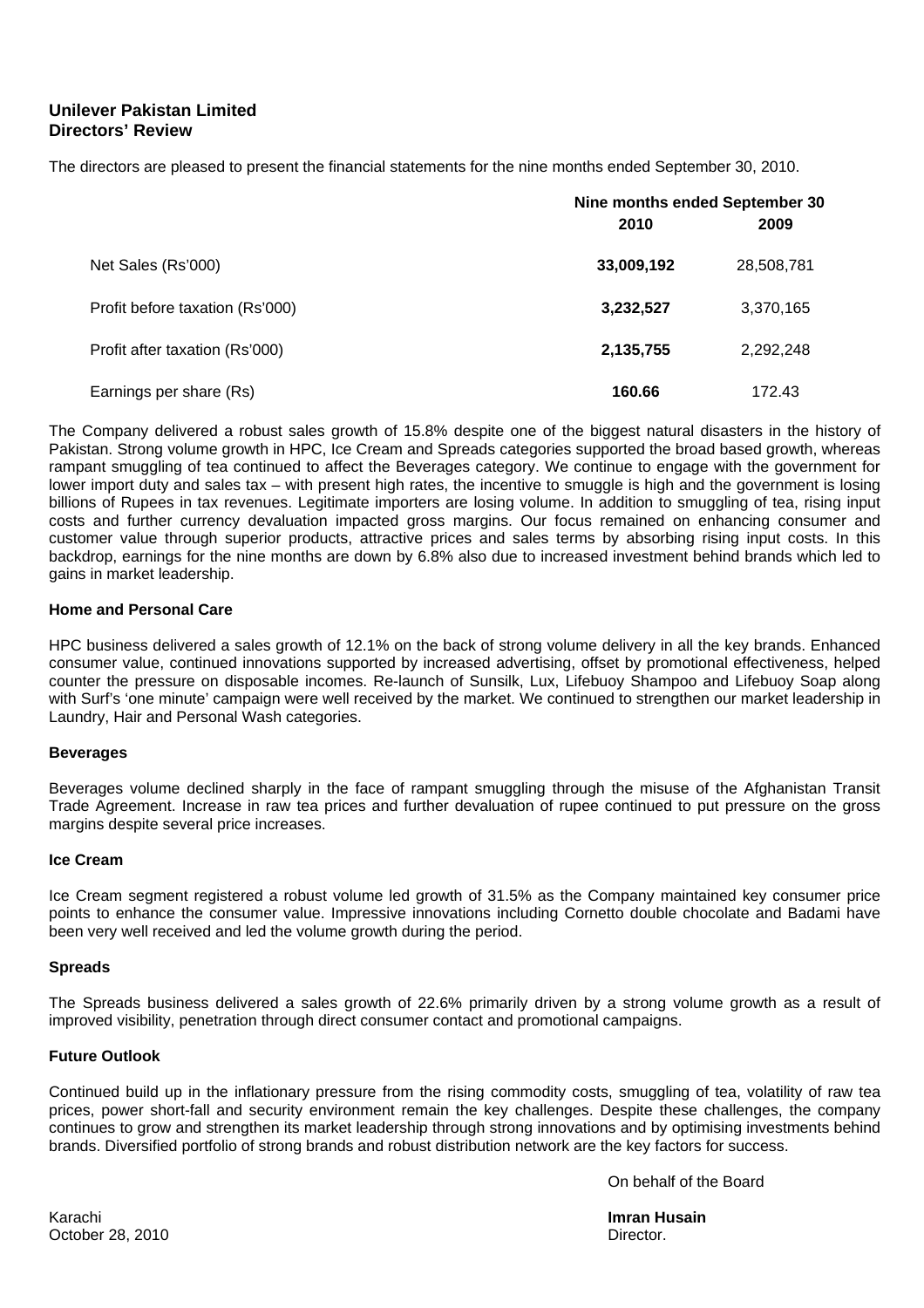#### **CONDENSED INTERIM BALANCE SHEET AS AT SEPTEMBER 30, 2010**

|                                                      |   | <b>Unaudited</b>   | <b>Audited</b>       |
|------------------------------------------------------|---|--------------------|----------------------|
|                                                      |   | Note September 30, | December 31,         |
|                                                      |   | 2010               | 2009                 |
|                                                      |   |                    | (Rupees in thousand) |
| <b>ASSETS</b>                                        |   |                    |                      |
| <b>Non-current assets</b>                            |   |                    |                      |
| Property, plant and equipment                        | 3 | 4,757,158          | 4,736,619            |
| Intangibles                                          |   | 463,923            | 357,556              |
| Long term investments                                |   | 95,202             | 95,202               |
| Long term loans                                      |   | 89,902             | 98,117               |
| Long term deposits and prepayments                   |   | 28,324             | 392,896              |
| Retirement benefits - prepayments                    |   | 149,024            | 188,054              |
|                                                      |   | 5,583,533          | 5,868,444            |
| <b>Current assets</b>                                |   |                    |                      |
| Stores and spares                                    |   | 357,253            | 265,420              |
| Stock in trade                                       |   | 4,356,093          | 3,649,070            |
| Trade debts                                          |   | 626,864            | 506,357              |
| Loans and advances                                   |   | 178,656            | 131,852              |
| Trade deposits and short term prepayments            |   | 421,075            | 327,826              |
| Other receivables                                    |   | 72,374             | 82,141               |
| Tax refunds due from the Government                  |   | 519,671            | 355,052              |
| Cash and bank balances                               |   | 724,552            | 239,553              |
|                                                      |   | 7,256,538          | 5,557,271            |
| <b>Total assets</b>                                  |   | 12,840,071         | 11,425,715           |
| <b>EQUITY AND LIABILITIES</b>                        |   |                    |                      |
| <b>Capital and reserves</b>                          |   |                    |                      |
| Share capital                                        |   | 669,477            | 669,477              |
| Reserves                                             |   | 1,753,228          | 2,621,643            |
|                                                      |   | 2,422,705          | 3,291,120            |
|                                                      |   |                    |                      |
| Surplus on revaluation of fixed assets               |   | 12,482             | 12,965               |
| <b>Liabilities</b>                                   |   |                    |                      |
| <b>Non-current liabilities</b>                       |   |                    |                      |
| Liabilities against assets subject to finance leases |   | 25,352             | 56,762               |
| Deferred taxation                                    |   | 565,486            | 636,130              |
| Retirement benefits obligations                      |   | 369,224            | 327,060              |
| <b>Current liabilities</b>                           |   | 960,062            | 1,019,952            |
| Trade and other payables                             |   | 7,527,727          | 5,785,776            |
| Accrued interest / mark up                           |   | 36,128             | 28,892               |
| Short term borrowings                                |   | 233,003            | 1,037,911            |
| Current maturity of liabilities against              |   |                    |                      |
| assets subject to finance leases                     |   | 36,151             | 28,419               |
| Dividend payable                                     |   | 1,183,154          |                      |
| Provisions                                           |   | 428,659            | 220,680              |
|                                                      |   | 9,444,822          | 7,101,678            |
| <b>Total liabilities</b>                             |   | 10,404,884         | 8,121,630            |
| <b>Contingencies and commitments</b>                 | 4 |                    |                      |
| <b>Total equity and liabilities</b>                  |   | 12,840,071         | 11,425,715           |
|                                                      |   |                    |                      |

The annexed notes 1 to 11 form an integral part of this condensed interim financial information.

**Imran Husain Amir R. Paracha** Director & Chief Financial Officer **Director** Director

The Chief Executive is currently out of Pakistan and in his absence, this condensed interim financial information has been signed by two directors, Mr. Imran Hussain and Mr. Amir R. Paracha, in accordance with the provisions of section 241 of the Companies Ordinance, 1984.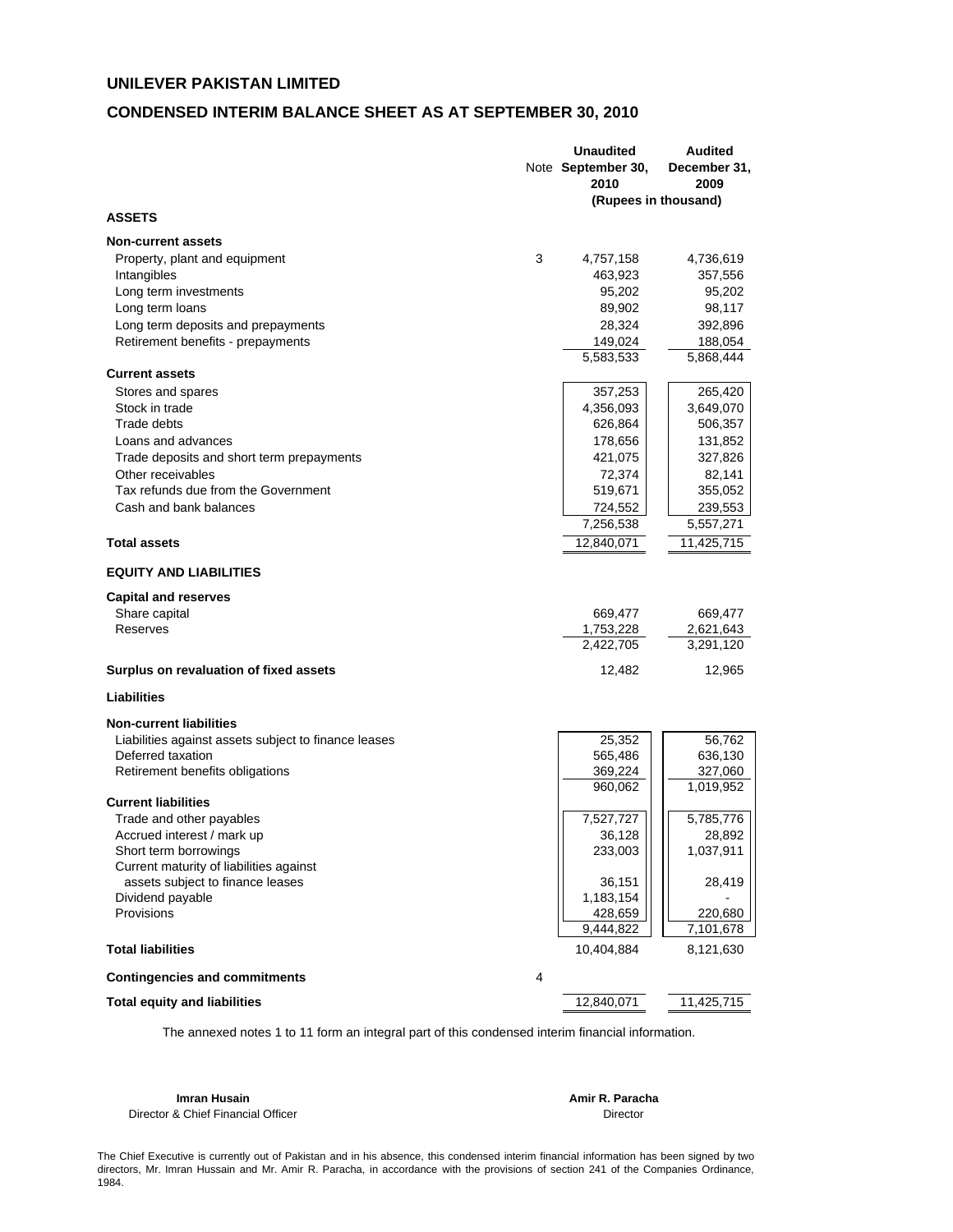## **CONDENSED INTERIM PROFIT AND LOSS ACCOUNT FOR THE NINE MONTHS ENDED SEPTEMBER 30, 2010 (UNAUDITED)**

|                               | <b>Note</b> | <b>Quarter ended</b> |                      | <b>Nine months ended</b> |               |  |
|-------------------------------|-------------|----------------------|----------------------|--------------------------|---------------|--|
|                               |             | September 30,        | September 30,        | September 30,            | September 30, |  |
|                               |             | 2010                 | 2009                 | 2010                     | 2009          |  |
|                               |             |                      | (Rupees in thousand) |                          |               |  |
| <b>Sales</b>                  | $\sqrt{5}$  | 11,505,384           | 10,528,435           | 33,009,192               | 28,508,781    |  |
| Cost of sales                 |             | (7, 548, 045)        | (6,685,219)          | (22, 240, 186)           | 18,229,651    |  |
| Gross profit                  |             | 3,957,339            | 3,843,216            | 10,769,006               | 10,279,130    |  |
| <b>Distribution costs</b>     |             | (1,929,418)          | (1,813,336)          | (6, 204, 279)            | (5,629,516)   |  |
| Administrative expenses       |             | (305, 334)           | (238, 336)           | (886, 188)               | (757, 157)    |  |
| Other operating expenses      |             | (119, 762)           | (116, 079)           | (267, 289)               | (272, 807)    |  |
| Other operating income        |             | 24,081               | 16,540               | 97,722                   | 128,660       |  |
|                               |             | 1,626,906            | 1,692,005            | 3,508,972                | 3,748,310     |  |
| Restructuring cost            |             | (40,000)             | (10,900)             | (90,000)                 | (10,900)      |  |
| <b>Profit from operations</b> |             | 1,586,906            | 1,681,105            | 3,418,972                | 3,737,410     |  |
| Finance costs                 |             | (152, 039)           | (125, 788)           | (186, 445)               | (367, 245)    |  |
| <b>Profit before taxation</b> |             | 1,434,867            | 1,555,317            | 3,232,527                | 3,370,165     |  |
| <b>Taxation</b>               |             | (486, 348)           | (489, 651)           | (1,096,772)              | (1,077,917)   |  |
| <b>Profit after taxation</b>  |             | 948,519              | 1,065,666            | 2,135,755                | 2,292,248     |  |
|                               |             |                      |                      |                          |               |  |
| Earnings per share - (Rupees) |             | 71.36                | 80.16                | 160.66                   | 172.43        |  |

The annexed notes 1 to 11 form an integral part of this condensed interim financial information.

**Imran Husain Amir R. Paracha** Director & Chief Financial Officer

**Director** 

The Chief Executive is currently out of Pakistan and in his absence, this condensed interim financial information has been signed by two directors, Mr. Imran Hussain and Mr. Amir R. Paracha, in accordance with the provisions of section 241 of the Companies Ordinance, 1984.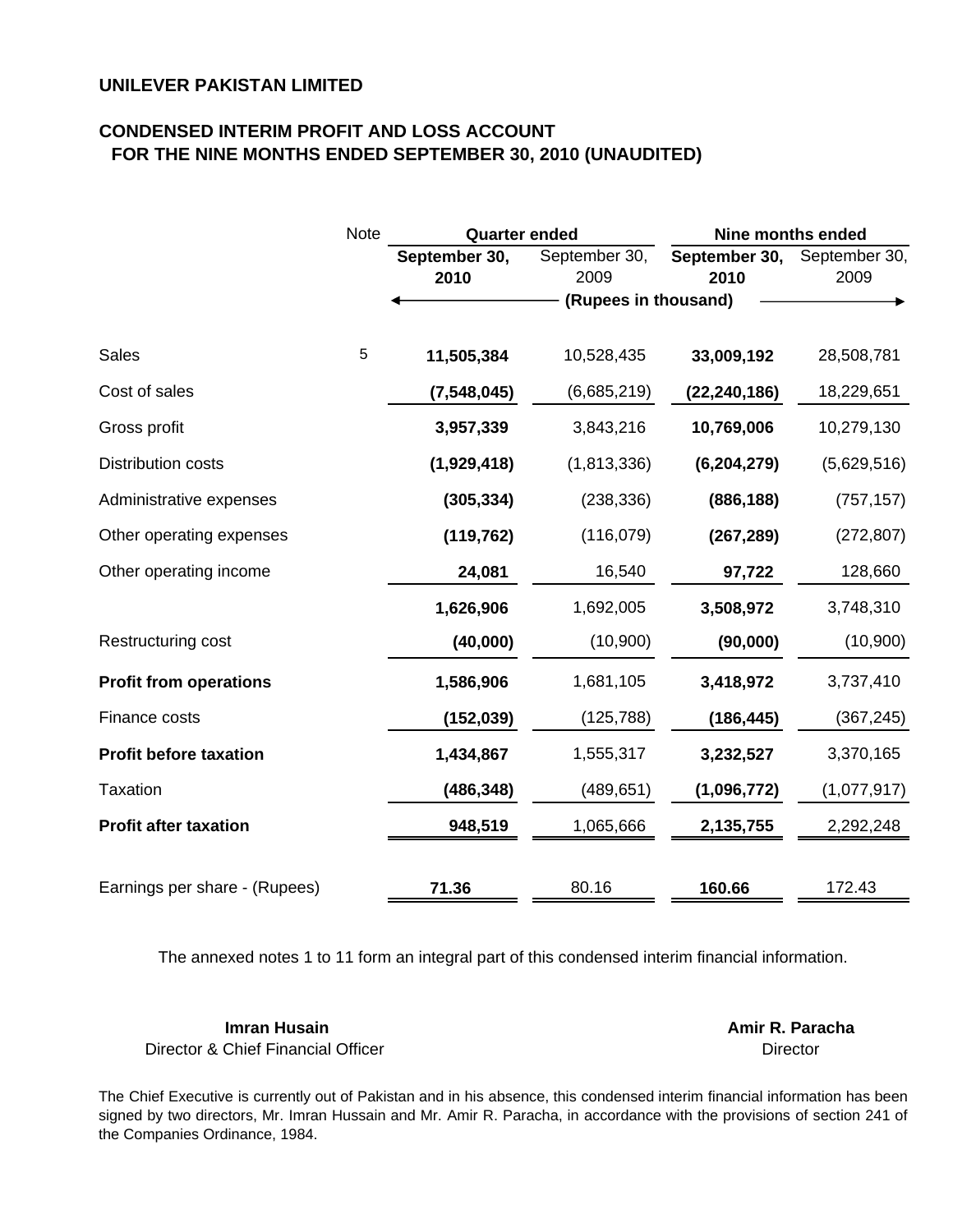#### **CONDENSED INTERIM CASH FLOW STATEMENT FOR THE NINE MONTHS ENDED SEPTEMBER 30, 2010 (UNAUDITED)**

|                                                                  | Note           | 2010        | September 30, September 30,<br>2009 |
|------------------------------------------------------------------|----------------|-------------|-------------------------------------|
| <b>CASH FLOWS FROM OPERATING ACTIVITIES</b>                      |                |             | (Rupees in thousand)                |
| Cash generated from operations                                   | 6              | 4,793,990   | 5,899,414                           |
| Retirement benefits obligations paid                             |                | (5,627)     | (37, 915)                           |
| Finance costs paid                                               |                | (179, 209)  | (409, 964)                          |
| Income tax paid                                                  |                | (1,332,035) | (857, 357)                          |
| Decrease in long term loans                                      |                | 8,215       | 7,754                               |
| Decrease in long term deposits and prepayments                   |                | 364,572     | 116,175                             |
| Net cash from operating activities                               |                | 3,649,906   | 4,718,107                           |
| <b>CASH FLOWS FROM INVESTING ACTIVITIES</b>                      |                |             |                                     |
| Purchase of property, plant and equipment                        |                | (431, 619)  | (755, 547)                          |
| Payment for intangible asset                                     |                | (108, 800)  | (87, 496)                           |
| Sale proceeds of property, plant and equipment                   |                | 24,167      | 52,121                              |
| Return received on savings accounts                              |                | 1,430       | 676                                 |
| Dividend received                                                |                |             | 12                                  |
| Net cash used in investing activities                            |                | (514, 822)  | (790, 234)                          |
| <b>CASH FLOWS FROM FINANCING ACTIVITIES</b>                      |                |             |                                     |
| Decrease in liabilities against assets subject to finance leases |                | (23, 678)   | (24, 170)                           |
| Dividends paid                                                   |                | (1,821,499) | (749, 711)                          |
| Net cash used in financing activities                            |                | (1,845,177) | (773, 881)                          |
| Net increase in cash and cash equivalents                        |                | 1,289,907   | 3,153,992                           |
| Cash and cash equivalents at the beginning of the period         |                | (798, 358)  | (3, 125, 734)                       |
| Cash and cash equivalents at the end of the period               | $\overline{7}$ | 491,549     | 28,258                              |

The annexed notes 1 to 11 form an integral part of this condensed interim financial information.

#### **Imran Husain Community Community Community Amir R. Paracha** Director & Chief Financial Officer

Director

The Chief Executive is currently out of Pakistan and in his absence, this condensed interim financial information has been signed by two directors, Mr. Imran Hussain and Mr. Amir R. Paracha, in accordance with the provisions of section 241 of the Companies Ordinance, 1984.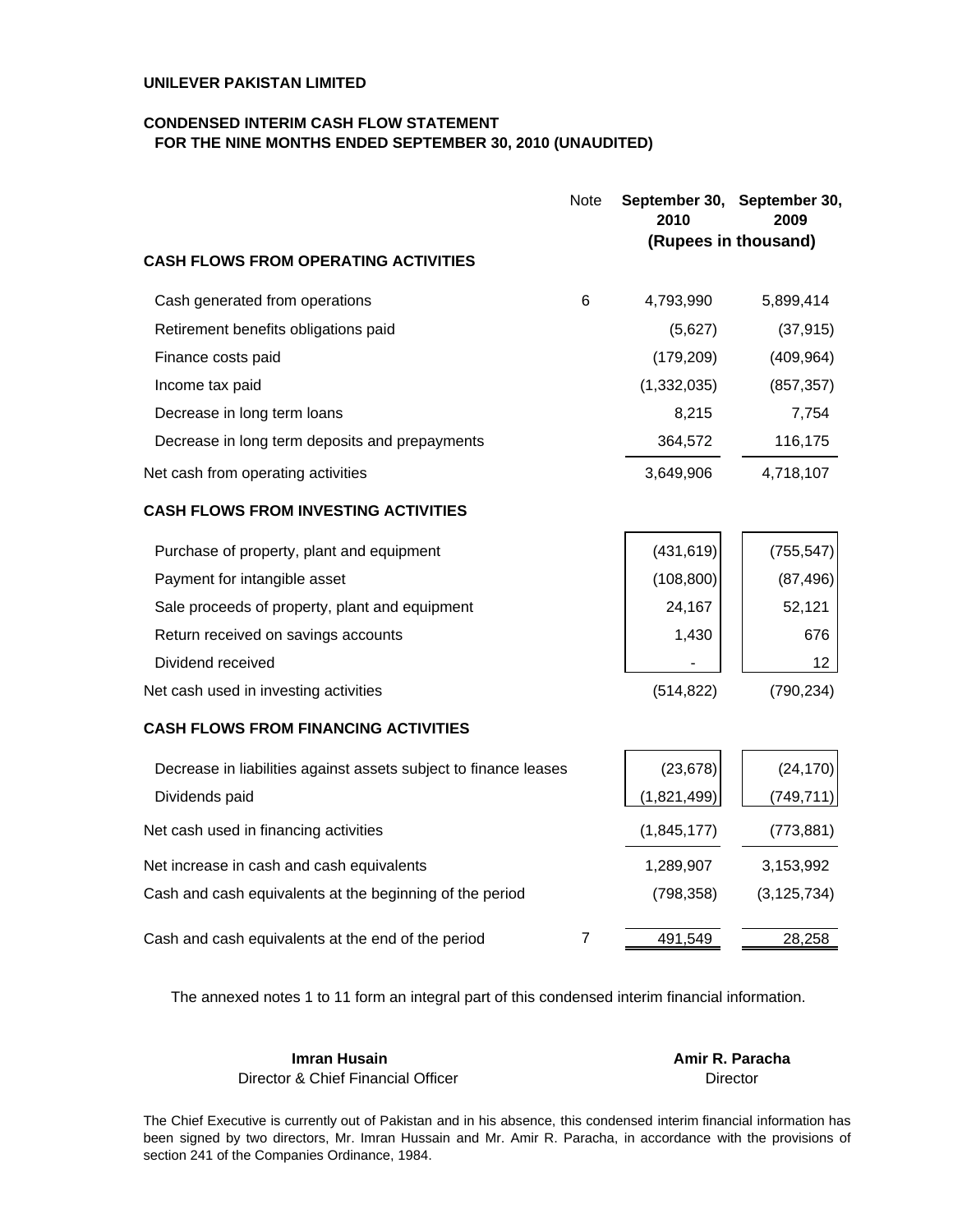### **CONDENSED INTERIM STATEMENT OF CHANGES IN EQUITY FOR THE NINE MONTHS ENDED SEPTEMBER 30, 2010 (UNAUDITED)**

|                                                                                                                                              | <b>SHARE</b>   | <b>RESERVES</b>                                                  |             |                          |                  |               |
|----------------------------------------------------------------------------------------------------------------------------------------------|----------------|------------------------------------------------------------------|-------------|--------------------------|------------------|---------------|
|                                                                                                                                              | <b>CAPITAL</b> | <b>CAPITAL</b>                                                   |             | <b>REVENUE</b>           | <b>SUB TOTAL</b> |               |
|                                                                                                                                              |                | Arising<br>under schemes<br>of arrangements<br>for amalgamations | Contingency | Unappropriated<br>profit |                  |               |
|                                                                                                                                              |                |                                                                  |             | (Rupees in thousand)     |                  |               |
| Balance as at January 1, 2009                                                                                                                | 669,477        | 70,929                                                           | 321,471     | 1,153,881                | 1,546,281        | 2,215,758     |
| Net profit for the nine months<br>ended September 30, 2009                                                                                   |                |                                                                  |             | 2,292,248                | 2,292,248        | 2,292,248     |
| Transferred from surplus on revaluation of<br>fixed assets - net of deferred taxation:<br>-incremental depreciation for the period           |                |                                                                  |             | 483                      | 483              | 483           |
| <b>Dividends</b><br>For the year ended December 31, 2008<br>- On cumulative preference shares                                                |                |                                                                  |             |                          |                  |               |
| @ 5% per share<br>- Final dividend on ordinary shares                                                                                        |                |                                                                  |             | (239)                    | (239)            | (239)         |
| @ Rs. 57 per share<br>For the year ended December 31, 2009                                                                                   |                |                                                                  |             | (757, 751)               | (757, 751)       | (757, 751)    |
| - Interim dividend on ordinary shares<br>@ Rs. 92 per share                                                                                  |                |                                                                  |             | (1,223,036)              | (1,223,036)      | (1,223,036)   |
| Balance as at September 30, 2009                                                                                                             | 669,477        | 70,929                                                           | 321,471     | 1,465,586                | 1,857,986        | 2,527,463     |
| Balance as at January 1, 2010                                                                                                                | 669,477        | 70,929                                                           | 321,471     | 2,229,243                | 2,621,643        | 3,291,120     |
| Net profit for the Nine months<br>ended September 30, 2010                                                                                   |                |                                                                  |             | 2,135,755                | 2,135,755        | 2,135,755     |
| Transferred from surplus on revaluation of<br>fixed assets - net of deferred taxation:<br>- incremental depreciation for the period          |                |                                                                  |             | 483                      | 483              | 483           |
| <b>Dividends</b><br>For the year ended December 31, 2009<br>- On cumulative preference shares                                                |                |                                                                  |             |                          |                  |               |
| @ 5% per share                                                                                                                               |                |                                                                  |             | (239)                    | (239)            | (239)         |
| - Final dividend on ordinary shares<br>@ Rs. 137 per share<br>For the year ending December 31, 2010<br>- Interim dividend on ordinary shares |                |                                                                  |             | (1,821,260)              | (1,821,260)      | (1,821,260)   |
| @ Rs. 89 per share                                                                                                                           |                |                                                                  |             | (1, 183, 154)            | (1, 183, 154)    | (1, 183, 154) |
| Balance as at September 30, 2010                                                                                                             | 669,477        | 70,929                                                           | 321,471     | 1,360,828                | 1,753,228        | 2,422,705     |

The annexed notes 1 to 11 form an integral part of this condensed interim financial information.

**Imran Husain Amir R. Paracha** Director & Chief Financial Officer

Director

The Chief Executive is currently out of Pakistan and in his absence, this condensed interim financial information has been signed by two directors, Mr. Imran Hussain and Mr. Amir R. Paracha, in accordance with the provisions of section 241 of the Companies Ordinance, 1984.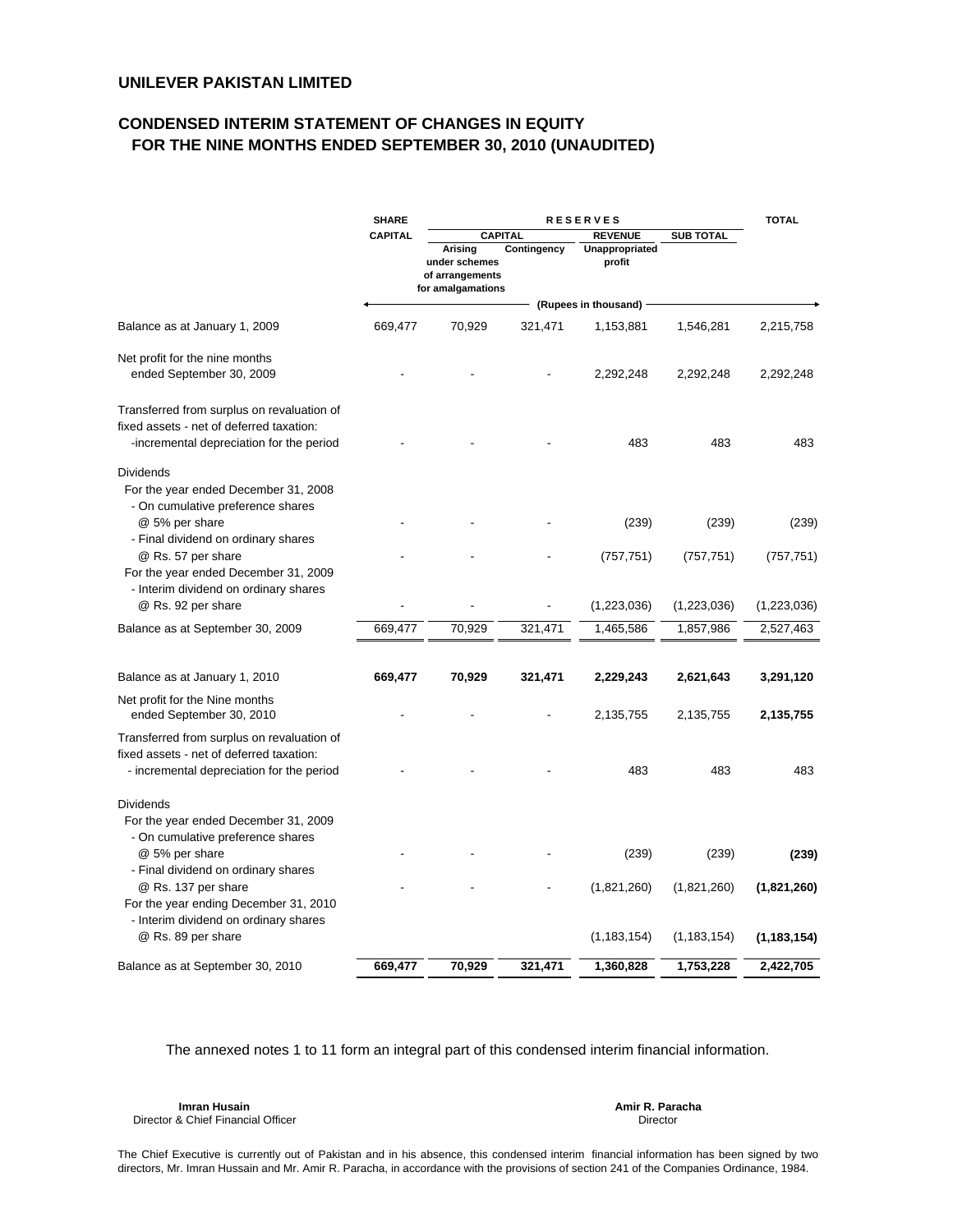## **NOTES TO THE CONDENSED INTERIM FINANCIAL INFORMATION FOR THE NINE MONTHS ENDED SEPTEMBER 30, 2010 (UNAUDITED)**

## **1. BASIS OF PREPARATION**

This condensed interim financial information of Unilever Pakistan Limited (the Company) for the nine months ended September 30, 2010 has been prepared in accordance with the requirements of the International Accounting Standard No. 34 - Interim Financial Reporting and provisions of and directives issued under the Companies Ordinance, 1984. In case where requirements differ, the provisions of or directives issued under the Companies Ordinance, 1984 have been followed.

#### **2. ACCOUNTING POLICIES**

The accounting policies and the methods of computation adopted in the preparation of this condensed interim financial information are the same as those applied in the preparation of the financial statements for the year ended December 31, 2009.

| 3. | <b>PROPERTY, PLANT AND EQUIPMENT</b>                                       | <b>Unaudited</b><br><b>Audited</b><br>September 30, December 31,<br>2009<br>2010<br>(Rupees in thousand) |  |
|----|----------------------------------------------------------------------------|----------------------------------------------------------------------------------------------------------|--|
|    | Operating assets - at net book value<br>Capital work in progress - at cost | 4,510,790<br>4,563,048                                                                                   |  |
|    | Civil works                                                                | 24,354<br>12,147                                                                                         |  |
|    | Plant and machinery                                                        | 222,014<br>161,424                                                                                       |  |
|    |                                                                            | 246,368<br>173,571                                                                                       |  |
|    |                                                                            | 4,736,619<br>4,757,158                                                                                   |  |

**3.1** Additions and disposals to operating assets during the period are as follows:

|                                  | <b>Additions</b>               |           | <b>Disposals</b>     |                     |
|----------------------------------|--------------------------------|-----------|----------------------|---------------------|
|                                  |                                | (at cost) |                      | (at net book value) |
|                                  | September 30,<br>September 30, |           | September 30,        | September 30,       |
|                                  | 2010                           | 2009      | 2010                 | 2009                |
|                                  |                                |           | (Rupees in thousand) |                     |
| Owned                            |                                |           |                      |                     |
| Leasehold land                   |                                |           |                      | 181                 |
| Building on freehold land        | 7,422                          | 22,807    |                      |                     |
| Building on leasehold land       |                                | 2,358     |                      |                     |
| Plant and machinery              | 306,703                        | 520,481   | 4,756                | 5,344               |
| Electrical, mechanical and       |                                |           |                      |                     |
| office equipment                 | 42,974                         | 97,154    |                      | 82                  |
| Furniture and fittings           | 1,723                          | 4,070     |                      | 296                 |
| Motor vehicles                   | ۰                              | 2,700     |                      | 8,565               |
| Assets held under finance leases |                                |           |                      |                     |
| Motor vehicles                   |                                | 3,952     | 179                  | 1,218               |
|                                  | 358,822                        | 653,522   | 4,935                | 15.686              |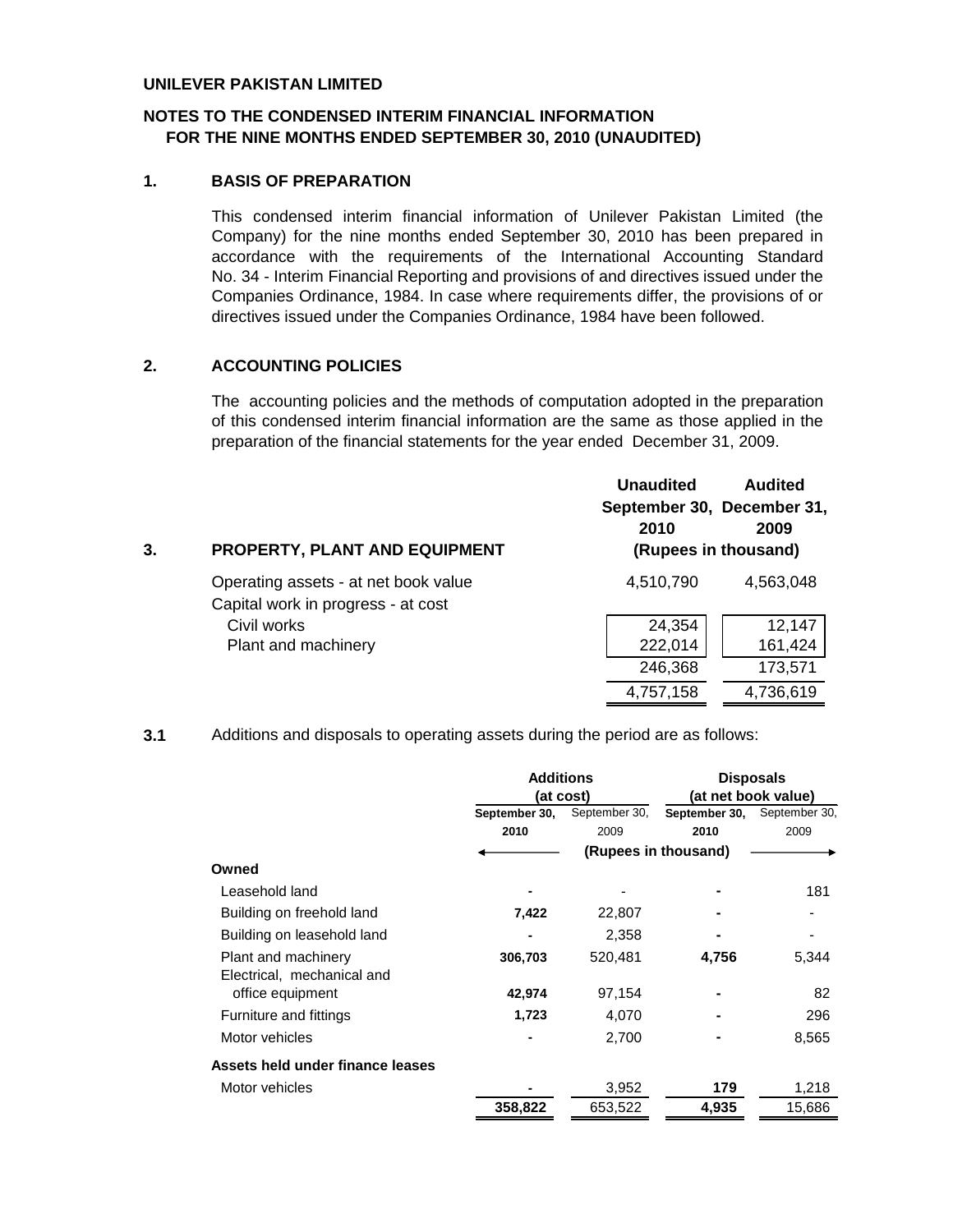#### **4. CONTINGENCIES AND COMMITMENTS**

#### **4.1 Contingencies**

- **4.1.1** The contingency amount reported in respect of Sindh Development Infrastructure Fee / Cess in the annual financial statements has remained constant to Rs. 321.47 million as at September 30, 2010. There has been no change in its status from December 31, 2009.
- **4.1.2** During the year ended December 31, 2009 the taxation officer passed amended assesment orders for tax years 2006 and 2007 by making certain disallowances. There has been no change in the status since December 31, 2009. Further, the taxation officer passed an amended assesment order for tax year 2009 during the nine months ended September 30, 2010 by making certain disallowances.The tax demand raised by the tax officer for these years aggregate to Rs. 421 million.

The management of the Company is of the view that the disallowances have been made erroneously and, therefore, the ultimate decision in appeal will be in Company's favour. No provision has, therefore, been made in this condensed interim financial information.

#### **4.2 Commitments**

The commitments for capital expenditure outstanding as at Septemer 30, 2010 amounted to Rs. 126.41 million (December 31, 2009: Rs. 36.66 million).

#### **5. SEGMENT ANALYSIS**

#### **5.1 SEGMENT RESULTS**

|                                             | Home and<br>Personal<br>Care | <b>Beverages</b> | <b>Ice Cream</b>     | Other   | <b>Total</b> |
|---------------------------------------------|------------------------------|------------------|----------------------|---------|--------------|
| For the quarter ended<br>September 30, 2010 |                              |                  | (Rupees in thousand) |         |              |
| Revenue                                     | 6,625,359                    | 2,853,108        | 1,738,235            | 288,682 | 11,505,384   |
| Segment results                             | 1,107,112                    | 343,995          | 202.034              | 69.446  | 1,722,587    |
| For the quarter ended<br>September 30, 2009 |                              |                  |                      |         |              |
| Revenue                                     | 6,077,568                    | 2.912.697        | 1.309.731            | 228.439 | 10,528,435   |
| Segment results                             | 1,405,739                    | 193,580          | 138,043              | 54,182  | 1,791,544    |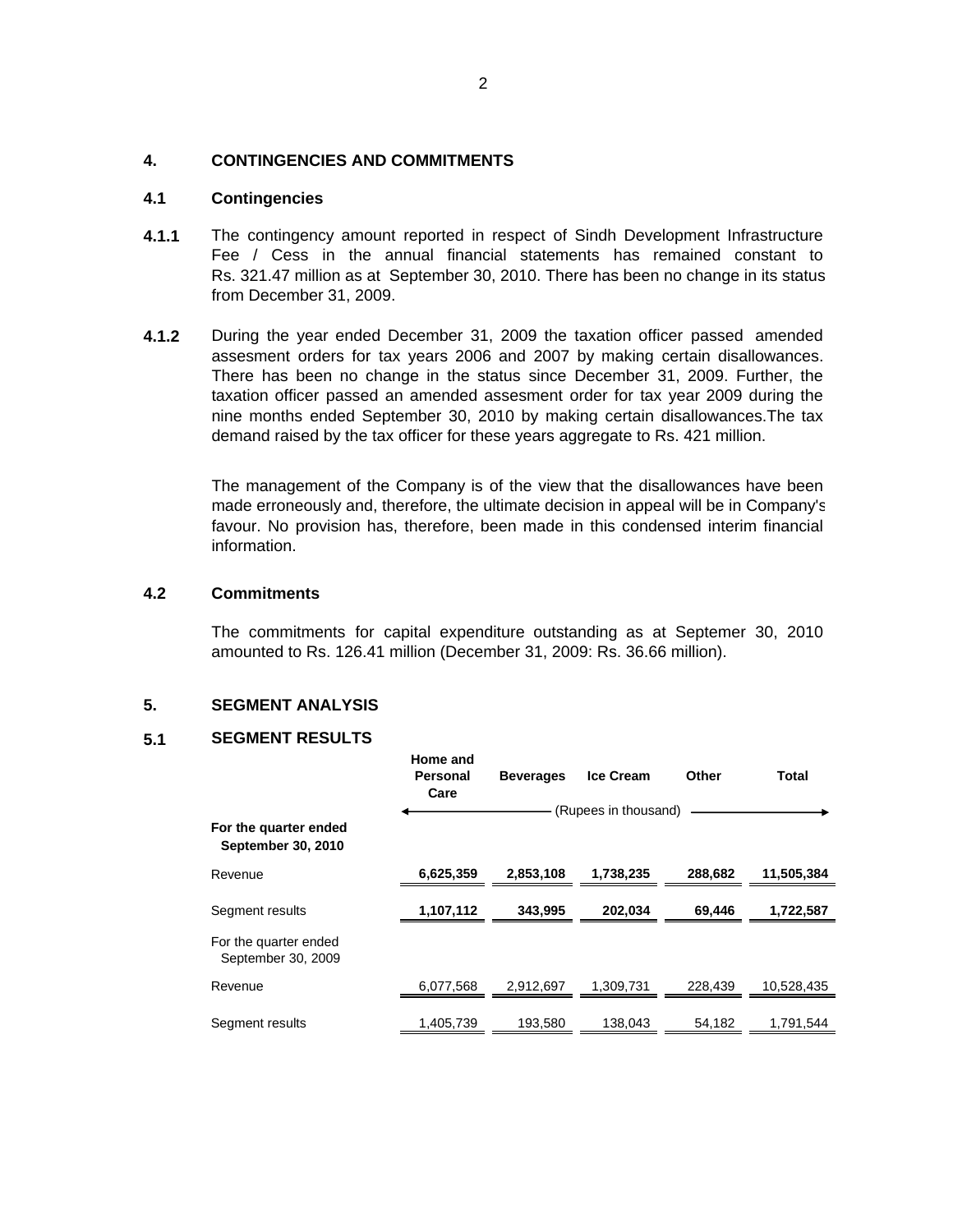|                                                    | Home and<br><b>Personal</b><br>Care | <b>Beverages</b> | <b>Ice Cream</b>     | Other   | Total      |
|----------------------------------------------------|-------------------------------------|------------------|----------------------|---------|------------|
|                                                    |                                     |                  | (Rupees in thousand) |         |            |
| For nine months ended<br><b>September 30, 2010</b> |                                     |                  |                      |         |            |
| Revenue                                            | 18,017,397                          | 9,633,680        | 4,526,811            | 831,304 | 33,009,192 |
| Segment results                                    | 2,686,808                           | 533,859          | 396,078              | 61,794  | 3,678,539  |
| For nine months ended<br>September 30, 2009        |                                     |                  |                      |         |            |
| Revenue                                            | 16,064,420                          | 8,320,048        | 3,443,508            | 680,805 | 28,508,781 |
| Segment results                                    | 2,952,700                           | 574.829          | 307.893              | 57.035  | 3.892.457  |

Reconciliation of segment results with profit after tax is as follows:

|                                       | <b>Quarter ended</b> |                              | Nine months ended |                  |  |
|---------------------------------------|----------------------|------------------------------|-------------------|------------------|--|
|                                       | <b>September</b>     | September                    | <b>September</b>  | <b>September</b> |  |
|                                       | 2010                 | 2009<br>(Rupees in thousand) | 2010              | 2009             |  |
| Total results for reportable segments | 1,722,587            | 1,791,544                    | 3,678,539         | 3,892,457        |  |
| Other operating expenses              | (119, 762)           | (116,079)                    | (267, 289)        | (272, 807)       |  |
| Other operating income                | 24,081               | 16,540                       | 97,722            | 128,660          |  |
| Restructuring costs                   | (40,000)             | (10,900)                     | (90,000)          | (10,900)         |  |
| Finance costs                         | (152, 039)           | (125, 788)                   | (186, 445)        | (367, 245)       |  |
| Taxation                              | (486,348)            | (489, 651)                   | (1,096,772)       | (1,077,917)      |  |
| Profit after tax                      | 948,519              | 1,065,666                    | 2,135,755         | 2,292,248        |  |

## **5.2 SEGMENT ASSETS**

|                                             | Home and<br><b>Personal</b><br>Care | <b>Beverages</b> | <b>Ice Cream</b>     | Other   | Total      |
|---------------------------------------------|-------------------------------------|------------------|----------------------|---------|------------|
|                                             |                                     |                  | (Rupees in thousand) |         |            |
| As at September 30, 2010                    |                                     |                  |                      |         |            |
| Segment assets                              | 4,333,483                           | 2,173,881        | 3,414,356            | 123.848 | 10,045,568 |
| As at December 31, 2009 -<br><b>Audited</b> |                                     |                  |                      |         |            |
| Segment assets                              | 3,840,917                           | 2,136,525        | 3,017,197            | 127,856 | 9,122,495  |
|                                             |                                     |                  |                      |         |            |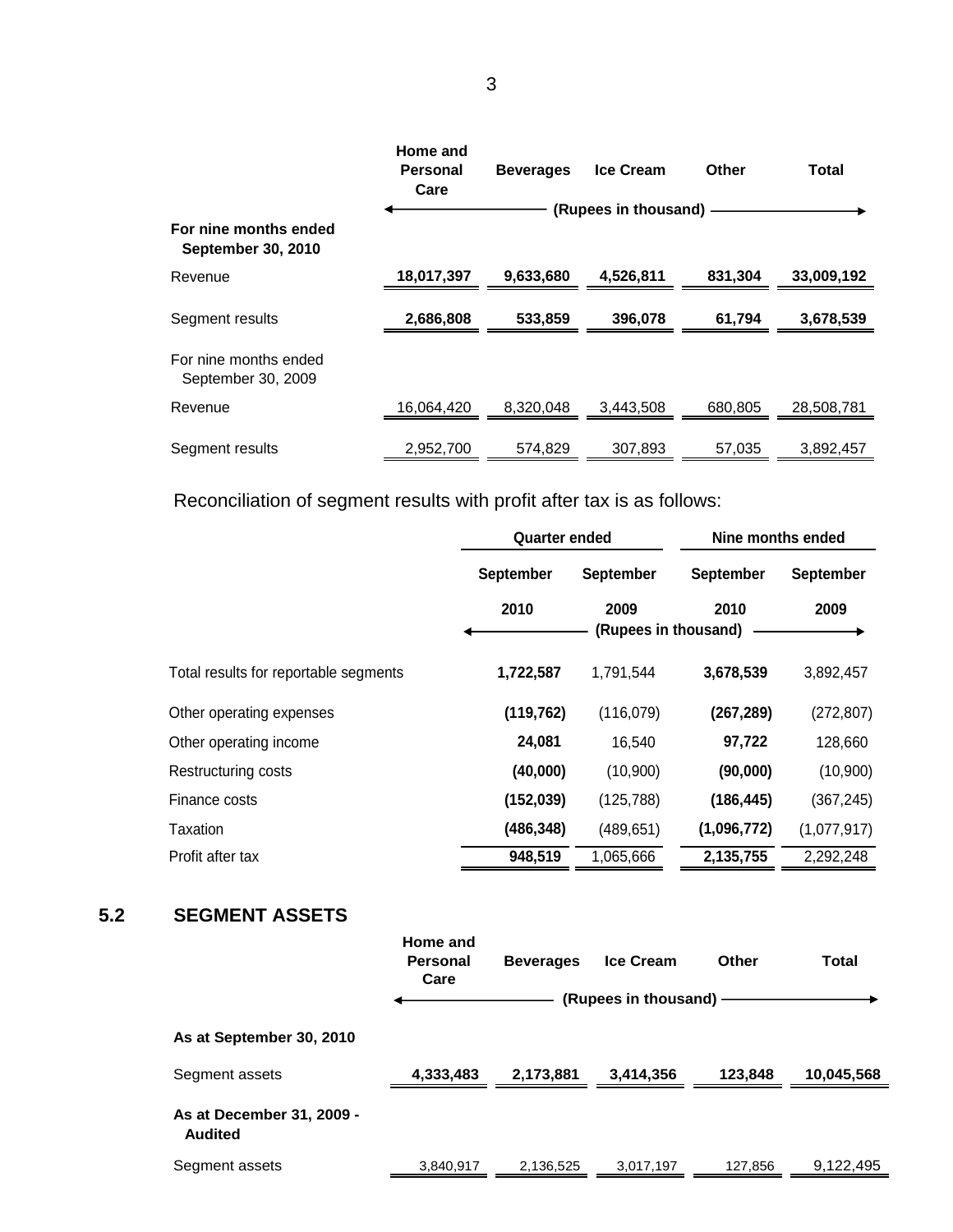Reconciliation of segment assets with total assets in the balance sheet is as follows:

|    |                                                                   | September 30,<br>2010<br>(Rupees in thousand) | <b>Audited</b><br>December 31,<br>2009 |
|----|-------------------------------------------------------------------|-----------------------------------------------|----------------------------------------|
|    | Total for reportable segments                                     | 10,045,568                                    | 9,122,495                              |
|    | Unallocated assets                                                | 2,794,503                                     | 2,303,220                              |
|    | Total as per balance sheet                                        | 12,840,071                                    | 11,425,715                             |
|    |                                                                   | September 30, September 30,<br>2010           | 2009                                   |
| 6. | <b>CASH GENERATED FROM OPERATIONS</b>                             | (Rupees in thousand)                          |                                        |
|    | Profit before taxation                                            | 3,232,527                                     | 3,370,165                              |
|    | Add / (Less): Adjustments for non-cash charges<br>and other items |                                               |                                        |
|    | Depreciation                                                      | 406,145                                       | 419,154                                |
|    | Amortisation of software                                          | 2,433                                         | 3,650                                  |
|    | Gain on disposal of property,<br>plant and equipment              | (19, 232)                                     | (23, 380)                              |
|    | Dividend income                                                   |                                               | (12)                                   |
|    | Finance cost                                                      | 186,445                                       | 125,788                                |
|    | Provision for staff retirement benefits                           | 86,821                                        | 134,628                                |
|    | Return on savings accounts                                        | (1,430)                                       | (676)                                  |
|    |                                                                   | 661,182                                       | 659,152                                |
|    | Profit before working capital changes                             | 3,893,709                                     | 4,029,317                              |
|    | Effect on cash flow due to<br>working capital changes             |                                               |                                        |
|    | (Increase) / Decrease in current assets                           |                                               |                                        |
|    | Stores and spares                                                 | (91, 833)                                     | (19,989)                               |
|    | Stock in trade                                                    | (707, 023)                                    | 107,544                                |
|    | <b>Trade debts</b><br>Loans and advances                          | (120, 507)                                    | (294, 198)                             |
|    | Trade deposits and short term prepayments                         | (46, 804)<br>(93, 249)                        | (22, 470)<br>46,985                    |
|    | Other receivables                                                 | 9,767                                         | 164,982                                |
|    |                                                                   | (1,049,649)                                   | (17, 146)                              |
|    | Increase / (Decrease) in current liabilities                      |                                               |                                        |
|    | Trade and other payables                                          | 1,741,951                                     | 2,083,796                              |
|    | Provisions                                                        | 207,979                                       | (196, 552)                             |
|    |                                                                   | 1,949,930                                     | 1,887,244                              |
|    | Cash generated from operations                                    | 4,793,990                                     | 5,899,414                              |
|    |                                                                   |                                               |                                        |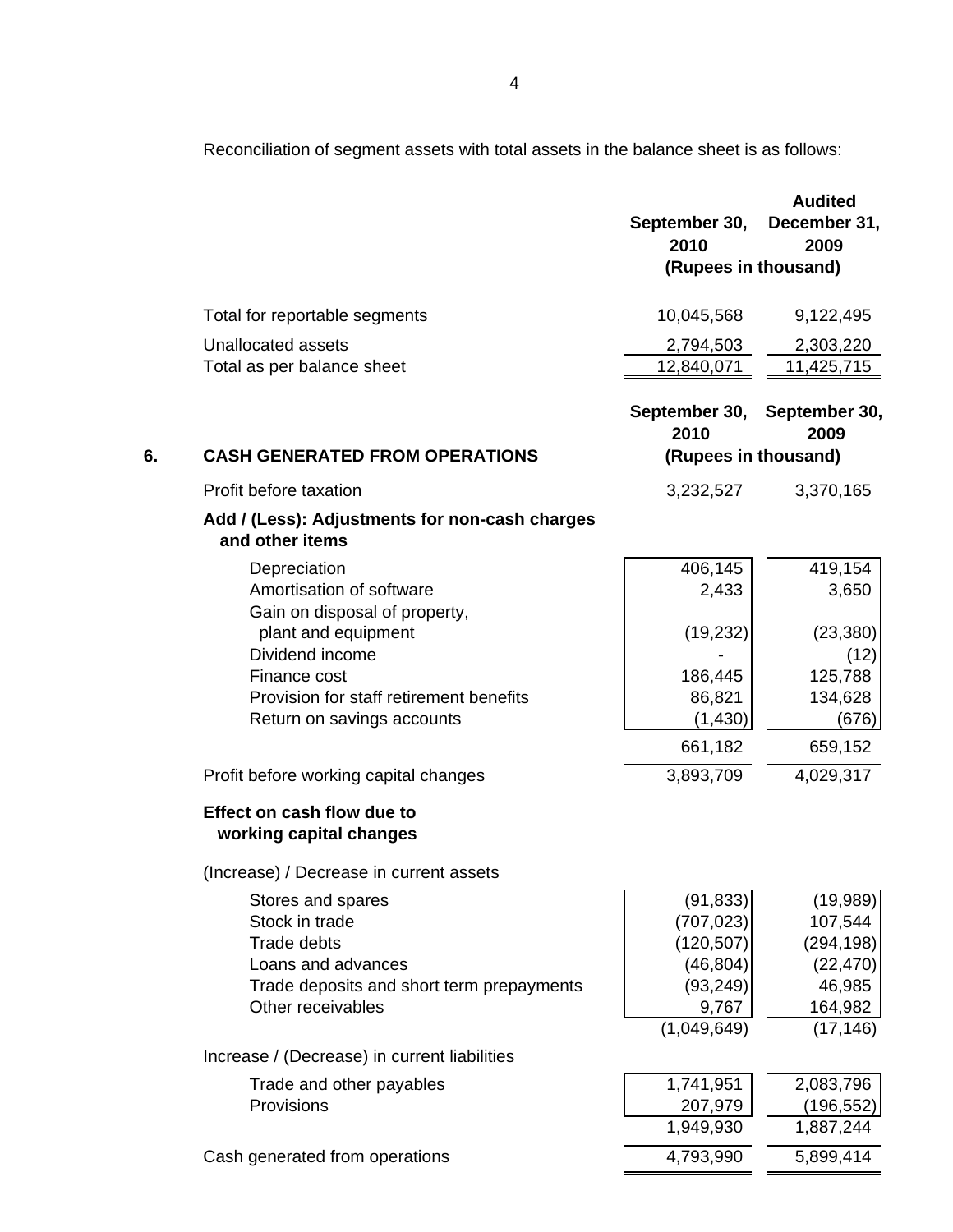|                                  | 2010                 | September 30, September 30,<br>2009 |  |  |
|----------------------------------|----------------------|-------------------------------------|--|--|
| <b>CASH AND CASH EQUIVALENTS</b> | (Rupees in thousand) |                                     |  |  |
| Cash and bank balances           | 724,552              | 92,162                              |  |  |
| Short term borrowings            | (233,003)            | (63,904)                            |  |  |
|                                  | 491,549              | 28,258                              |  |  |

## **8. RELATED PARTY TRANSACTIONS**

Significant related party transactions during the period are as follows:

| <b>Relationship with the</b><br>Company |                              | <b>Nature of transactions</b>                       | September 30, September 30,<br>2010<br>2009<br>(Rupees in thousand) |           |  |
|-----------------------------------------|------------------------------|-----------------------------------------------------|---------------------------------------------------------------------|-----------|--|
| j.                                      | Ultimate parent company:     | Royalty and technical<br>services fee               | 1,178,547                                                           | 970,847   |  |
| ii.                                     | Other related<br>parties:    | Purchase of goods<br>Reimbursement of expenses      | 6,706,714                                                           | 5,617,615 |  |
|                                         |                              | to related party                                    | 38,777                                                              | 31,977    |  |
|                                         |                              | Fee for receiving of services<br>from related party | 1,100                                                               |           |  |
|                                         |                              | Payment to related party for<br>intangible asset    | 108,800                                                             | 87,496    |  |
|                                         |                              | Sale of goods                                       | 1,709                                                               | 67        |  |
|                                         |                              | Recovery of expenses from<br>related party          | 85,424                                                              | 74,737    |  |
|                                         |                              | Fee for providing of services<br>to related parties | 11,661                                                              | 9,983     |  |
|                                         |                              | Purchase of operating<br>assets                     |                                                                     | 35,763    |  |
| iii.                                    | Key management<br>personnel: | Salaries and other short-term<br>employee benefits  | 62,874                                                              | 68,786    |  |
|                                         |                              | Post-employment<br>benefits                         | 5,924                                                               | 8,724     |  |
| iv.                                     | Others:                      | Donations                                           | 2,307                                                               | 5,622     |  |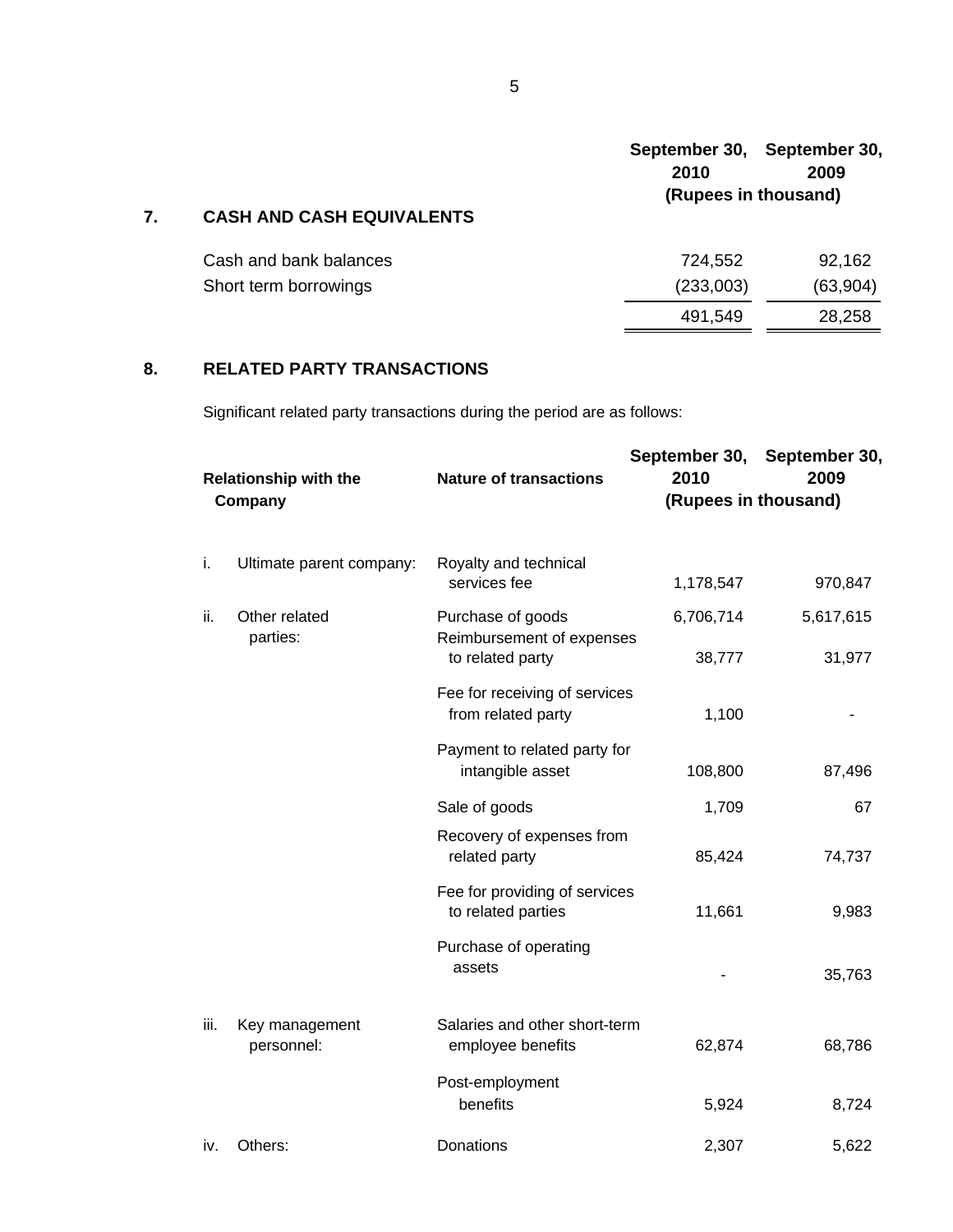#### **9. MONOPOLY CONTROL AUTHORITY ORDER**

There is no change in status as reported in the latest annual financial statements regarding the Monopoly Control Authority (MCA) Order terminating the noncompetition agreement, requiring the Company to refund the amount of Rs. 250 million to Dalda Foods (Private) Limited (DFL). The management is of the view that the agreement between the Company and DFL is not in the violation of Monopolies and Restrictive Trade Practices Ordinance 1970. The Company filed an appeal in the High Court of Sindh and the operation of MCA's order was stayed. At present, the appeal is pending for hearing.

#### **10. CORRESPONDING FIGURE**

- **₋** Corresponding figure of balance sheet under the head Trade deposits and short term prepayments of Rs. 355 million has been reclassified to Intangible assets.
- **₋** Cash flow statement has been presented using indirect method as against the direct method in the prior period to align it with the annual financial statements for the year ended December 31, 2009.

There have been no other significant reclassifications made in the condensed interim financial information for the nine months ended September 30, 2010.

#### **11. DATE OF ISSUE**

This condensed interim financial information has been authorised for issue on October 28, 2010 by the Board of Directors of the Company.

Director & Chief Financial Officer **Director** Director

**Imran Husain Amir R. Paracha** 

The Chief Executive is currently out of Pakistan and in his absence, this condensed interim financial information has been signed by two directors, Mr. Imran Hussain and Mr. Amir R. Paracha, in accordance with the provisions of section 241 of the Companies Ordinance, 1984.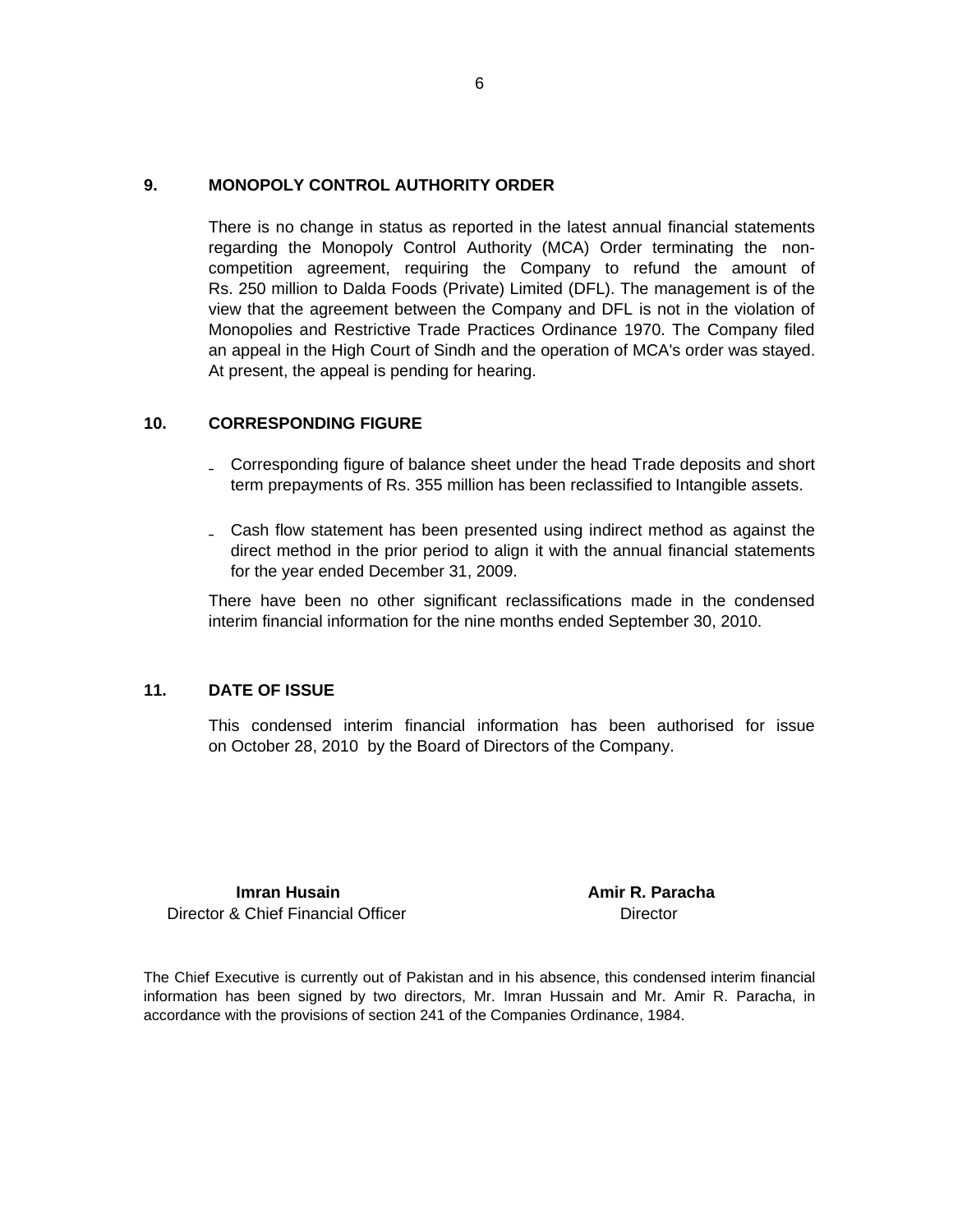# CONDENSED INTERIM CONSOLIDATED FINANCIAL INFORMATION FOR THE NINE MONTHS ENDED SEPTEMBER 30, 2010

Unilever Pakistan Limited and Its Subsidiary Companies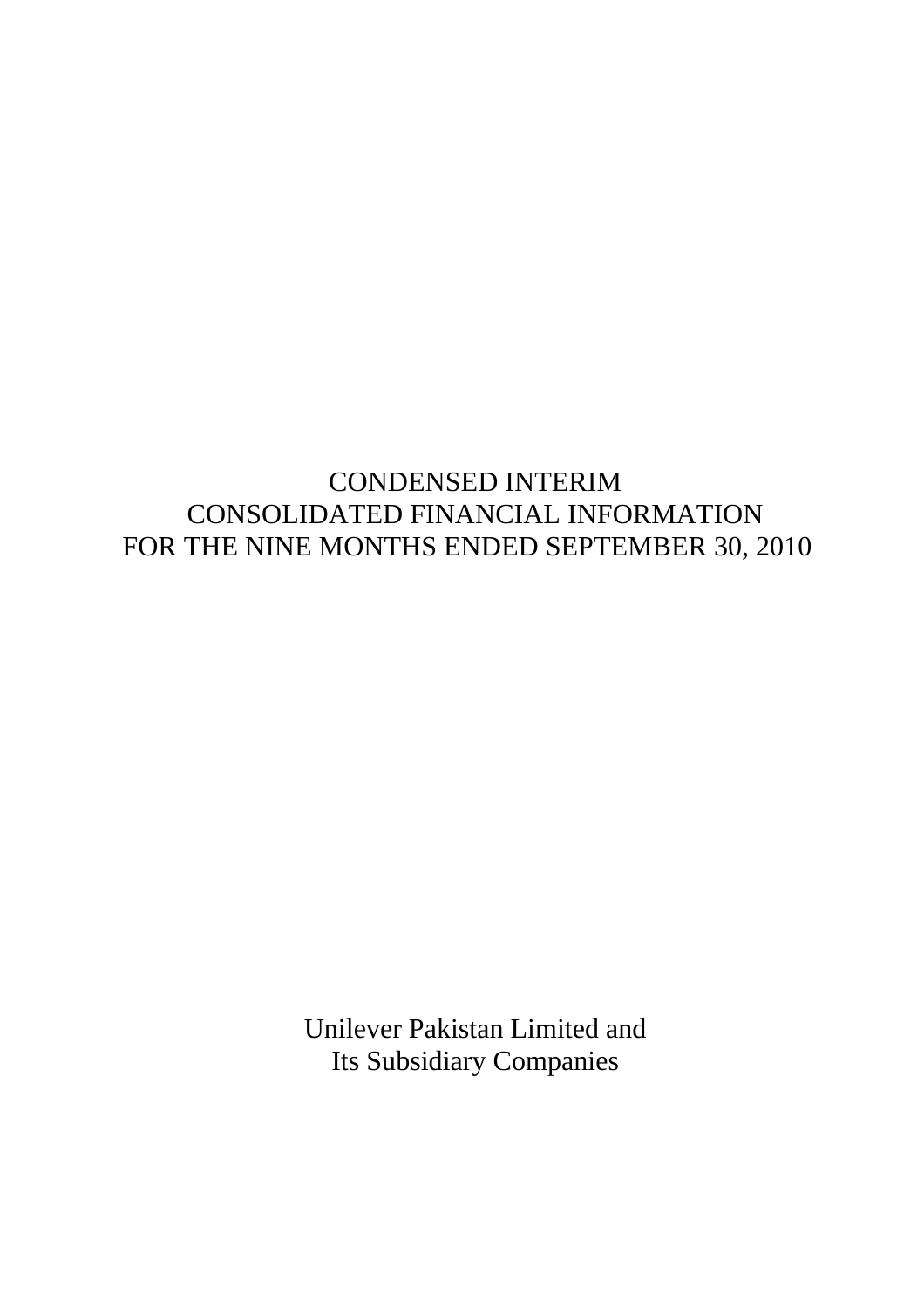#### **CONDENSED INTERIM CONSOLIDATED BALANCE SHEET AS AT SEPTEMBER 30, 2010**

|                                                      |   | <b>Unaudited</b>     | <b>Audited</b>  |
|------------------------------------------------------|---|----------------------|-----------------|
|                                                      |   | Note September 30,   | December 31,    |
|                                                      |   | 2010                 | 2009            |
|                                                      |   | (Rupees in thousand) |                 |
| <b>ASSETS</b>                                        |   |                      |                 |
| <b>Non-current assets</b>                            |   |                      |                 |
| Property, plant and equipment                        | 4 | 4,757,158            | 4,736,619       |
| Intangibles                                          |   | 463,923              | 357,556         |
| Long term investments                                |   | 200                  | 200             |
| Long term loans                                      |   | 89,902               | 98,117          |
| Long term deposits and prepayments                   |   | 28,324               | 392,896         |
| Retirement benefits - prepayments                    |   | 149,024              | 188,054         |
|                                                      |   | 5,488,531            | 5,773,442       |
| <b>Current assets</b>                                |   |                      |                 |
| Stores and spares                                    |   | 357,253              | 265,420         |
| Stock in trade                                       |   | 4,356,093            | 3,649,070       |
| Trade debts                                          |   | 626,864              | 506,357         |
| Loans and advances                                   |   | 178,656              | 131,852         |
|                                                      |   |                      | 97              |
| Accrued interest / markup                            |   |                      |                 |
| Trade deposits and short term prepayments            |   | 421,075              | 327,826         |
| Other receivables                                    |   | 77,825               | 82,143          |
| Tax refunds due from the Government                  |   | 519,671              | 355,052         |
| Investments - held to maturity                       |   | 38,885               | 102,189         |
| Cash and bank balances                               |   | 827,459              | 278,644         |
|                                                      |   | 7,403,781            | 5,698,650       |
| <b>Total assets</b>                                  |   | 12,892,312           | 11,472,092      |
| <b>EQUITY AND LIABILITIES</b>                        |   |                      |                 |
| <b>Capital and reserves</b>                          |   |                      |                 |
| Share capital                                        |   | 669,477              | 669,477         |
| Reserves                                             |   | 1,801,528            | 2,662,229       |
|                                                      |   | 2,471,005            | 3,331,706       |
| Surplus on revaluation of fixed assets               |   | 12,482               | 12,965          |
|                                                      |   |                      |                 |
| Liabilities                                          |   |                      |                 |
| <b>Non-current liabilities</b>                       |   |                      |                 |
| Liabilities against assets subject to finance leases |   | 25,352               | 56,762          |
| Deferred taxation                                    |   | 565,486              | 636,130         |
| Retirement benefits obligations                      |   | 369,225              | 327,060         |
|                                                      |   | 960,063              | 1,019,952       |
| <b>Current liabilities</b>                           |   |                      |                 |
| Trade and other payables                             |   | 7,529,340            | 5,787,366       |
| Taxation - provision less payments                   |   | 2,316<br>36,139      | 4,201<br>28,892 |
| Accrued interest / mark up<br>Short term borrowings  |   | 233,003              | 1,037,911       |
| Current maturity of liabilities against              |   |                      |                 |
| assets subject to finance leases                     |   | 36,151               | 28,419          |
| Dividend payable                                     |   | 1,183,154            |                 |
| Provisions                                           |   | 428,659              | 220,680         |
|                                                      |   | 9,448,762            | 7,107,469       |
| <b>Total liabilities</b>                             |   | 10,408,825           | 8,127,421       |
| <b>Contingencies and commitments</b>                 | 5 |                      |                 |
| <b>Total equity and liabilities</b>                  |   | 12,892,312           | 11,472,092      |
|                                                      |   |                      |                 |

The annexed notes 1 to 12 form an integral part of this condensed interim consolidated financial information.

Director & Chief Financial Officer **Director** Director

**Imran Husain Amir R. Paracha** 

The Chief Executive is currently out of Pakistan and in his absence, this condensed interim consolidated financial information has been signed by two directors, Mr. Imran Hussain and Mr. Amir R. Paracha, in accordance with the provisions of section 241 of the Companies Ordinance, 1984.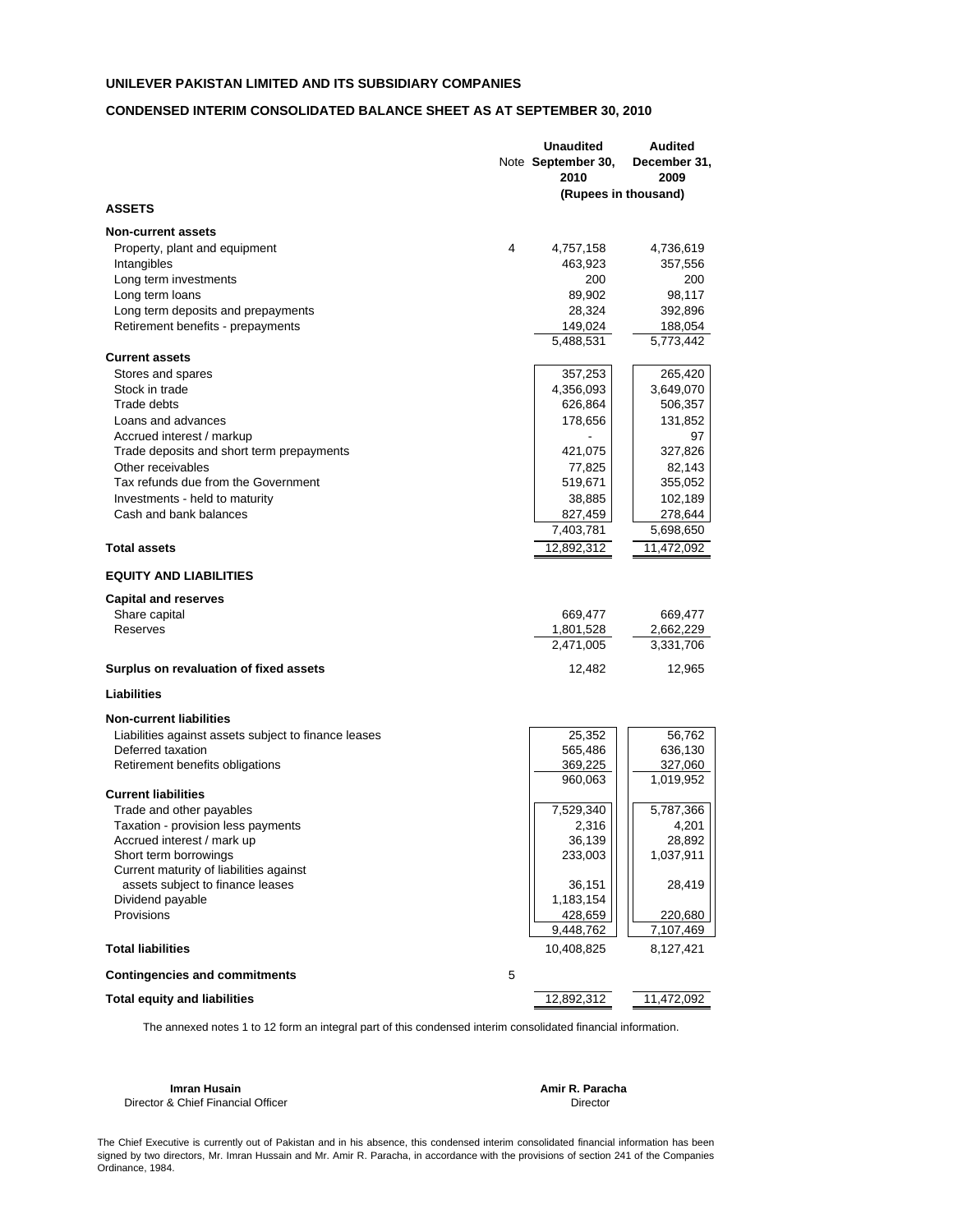## **CONDENSED INTERIM CONSOLIDATED PROFIT AND LOSS ACCOUNT FOR THE NINE MONTHS ENDED SEPTEMBER 30, 2010 (UNAUDITED)**

|                               | Note | <b>Quarter ended</b> |             | <b>Nine months ended</b>                                |                |  |
|-------------------------------|------|----------------------|-------------|---------------------------------------------------------|----------------|--|
|                               |      |                      |             | September 30, September 30, September 30, September 30, |                |  |
|                               |      | 2010                 | 2009        | 2010                                                    | 2009           |  |
|                               |      |                      |             | (Rupees in thousand)                                    |                |  |
| <b>Sales</b>                  | 6    | 11,505,384           | 10,528,435  | 33,009,192                                              | 28,508,781     |  |
| Cost of sales                 |      | (7, 548, 045)        | (6,685,219) | (22, 240, 186)                                          | (18, 229, 651) |  |
| Gross profit                  |      | 3,957,339            | 3,843,216   | 10,769,006                                              | 10,279,130     |  |
| <b>Distribution costs</b>     |      | (1,929,418)          | (1,813,336) | (6, 204, 279)                                           | (5,629,516)    |  |
| Administrative expenses       |      | (305, 349)           | (238, 346)  | (886, 223)                                              | (757, 187)     |  |
| Other operating expenses      |      | (119, 762)           | (116, 079)  | (267, 289)                                              | (272, 807)     |  |
| Other operating income        |      | 28,101               | 20,977      | 109,656                                                 | 142,421        |  |
|                               |      | 1,630,911            | 1,696,432   | 3,520,871                                               | 3,762,041      |  |
| Restructuring cost            |      | (40,000)             | (10,900)    | (90,000)                                                | (10,900)       |  |
| <b>Profit from operations</b> |      | 1,590,911            | 1,685,532   | 3,430,871                                               | 3,751,141      |  |
| Finance costs                 |      | (152,040)            | (125, 789)  | (186, 476)                                              | (367, 246)     |  |
| <b>Profit before taxation</b> |      | 1,438,871            | 1,559,743   | 3,244,395                                               | 3,383,895      |  |
| <b>Taxation</b>               |      | (487, 750)           | (491, 200)  | (1, 100, 926)                                           | (1,082,722)    |  |
| <b>Profit after taxation</b>  |      | 951,121              | 1,068,543   | 2,143,469                                               | 2,301,173      |  |
|                               |      |                      |             |                                                         |                |  |
| Earnings per share - (Rupees) |      | 71.55                | 80.38       | 161.24                                                  | 173.10         |  |

The annexed notes 1 to 12 form an integral part of this condensed interim consolidated financial information.

**Imran Husain Amir R. Paracha** Director & Chief Financial Officer

**Director** 

The Chief Executive is currently out of Pakistan and in his absence, this condensed interim consolidated financial information has been signed by two directors, Mr. Imran Hussain and Mr. Amir R. Paracha, in accordance with the provisions of section 241 of the Companies Ordinance, 1984.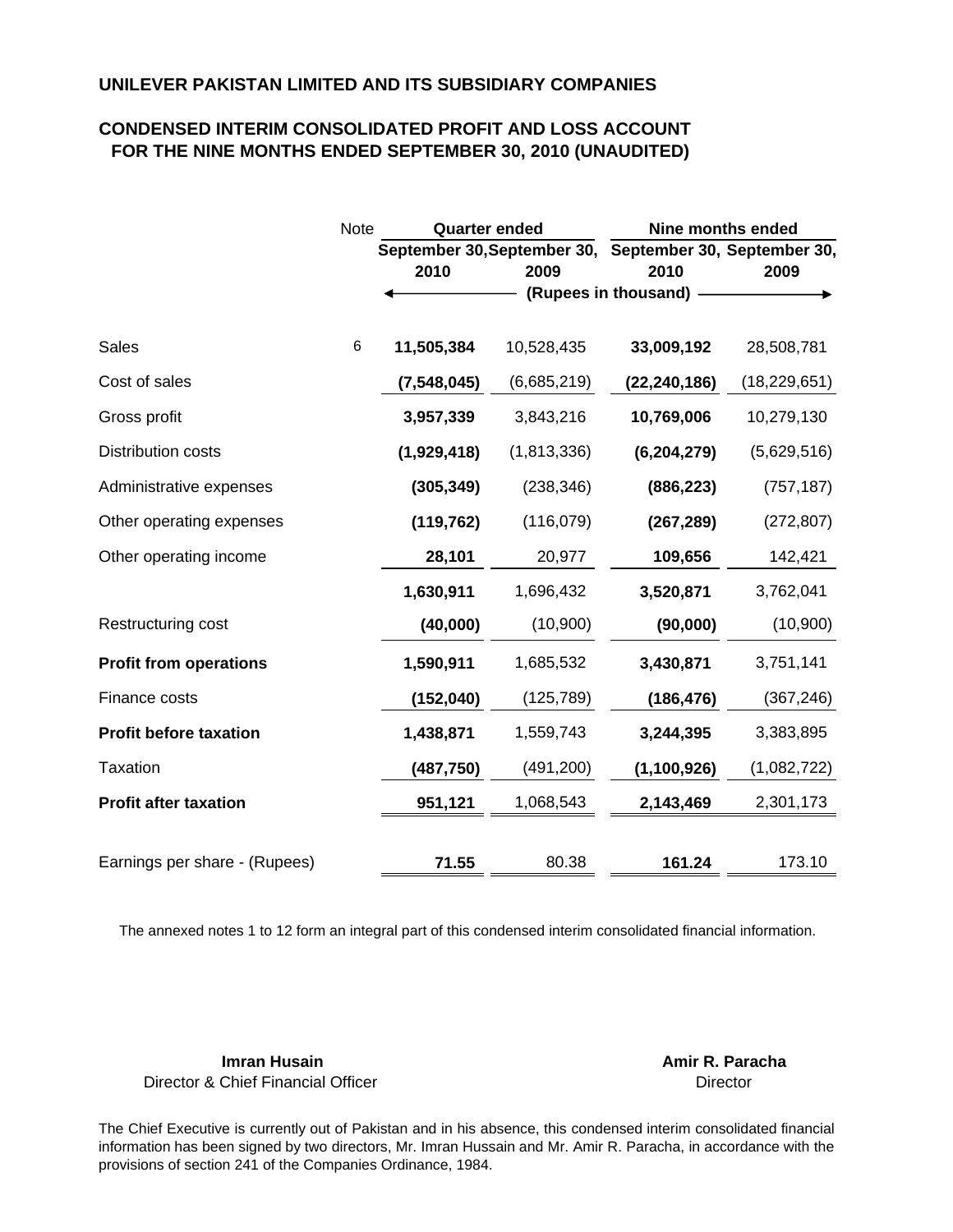#### **CONDENSED INTERIM CONSOLIDATED CASH FLOW STATEMENT FOR THE NINE MONTHS ENDED SEPTEMBER 30, 2010 (UNAUDITED)**

| Note                                                             | 2010        | September 30, September 30,<br>2009 |
|------------------------------------------------------------------|-------------|-------------------------------------|
| <b>CASH FLOWS FROM OPERATING ACTIVITIES</b>                      |             | (Rupees in thousand)                |
| 7<br>Cash generated from operations                              | 4,788,530   | 5,899,241                           |
| Retirement benefits obligations paid                             | (5,627)     | (37, 915)                           |
| Finance costs paid                                               | (179, 229)  | (409, 965)                          |
| Income tax paid                                                  | (1,338,074) | (858, 888)                          |
| Decrease in long term loans                                      | 8,215       | 7,754                               |
| Decrease in long term deposits and prepayments                   | 364,572     | 116,175                             |
| Net cash from operating activities                               | 3,638,387   | 4,716,402                           |
| <b>CASH FLOWS FROM INVESTING ACTIVITIES</b>                      |             |                                     |
| Purchase of property, plant and equipment                        | (431, 619)  | (755, 547)                          |
| Payment for intangible asset                                     | (108, 800)  | (87, 496)                           |
| Sale proceeds of property, plant and equipment                   | 24,167      | 52,121                              |
| Return received on savings accounts                              | 10,317      | 15,986                              |
| Encashment of treasury bills                                     | 105,334     |                                     |
| Investment in treasury bills                                     | (38, 885)   |                                     |
| Dividend received                                                |             | 12                                  |
| Net cash used in investing activities                            | (439, 486)  | (774, 924)                          |
| <b>CASH FLOWS FROM FINANCING ACTIVITIES</b>                      |             |                                     |
| Decrease in liabilities against assets subject to finance leases | (23, 678)   | (24, 170)                           |
| Dividends paid                                                   | (1,821,500) | (749, 711)                          |
| Net cash used in financing activities                            | (1,845,178) | (773, 881)                          |
| Net increase in cash and cash equivalents                        | 1,353,723   | 3,167,597                           |
| Cash and cash equivalents at the beginning of the year           | (759, 267)  | (3,002,514)                         |
| 8<br>Cash and cash equivalents at the end of the year            | 594,456     | 165,083                             |

The annexed notes 1 to 12 form an integral part of this condensed interim consolidated financial information.

**Imran Husain Amir R. Paracha** Director & Chief Financial Officer

Director

The Chief Executive is currently out of Pakistan and in his absence, this condensed interim consolidated financial information has been signed by two directors, Mr. Imran Hussain and Mr. Amir R. Paracha, in accordance with the provisions of section 241 of the Companies Ordinance, 1984.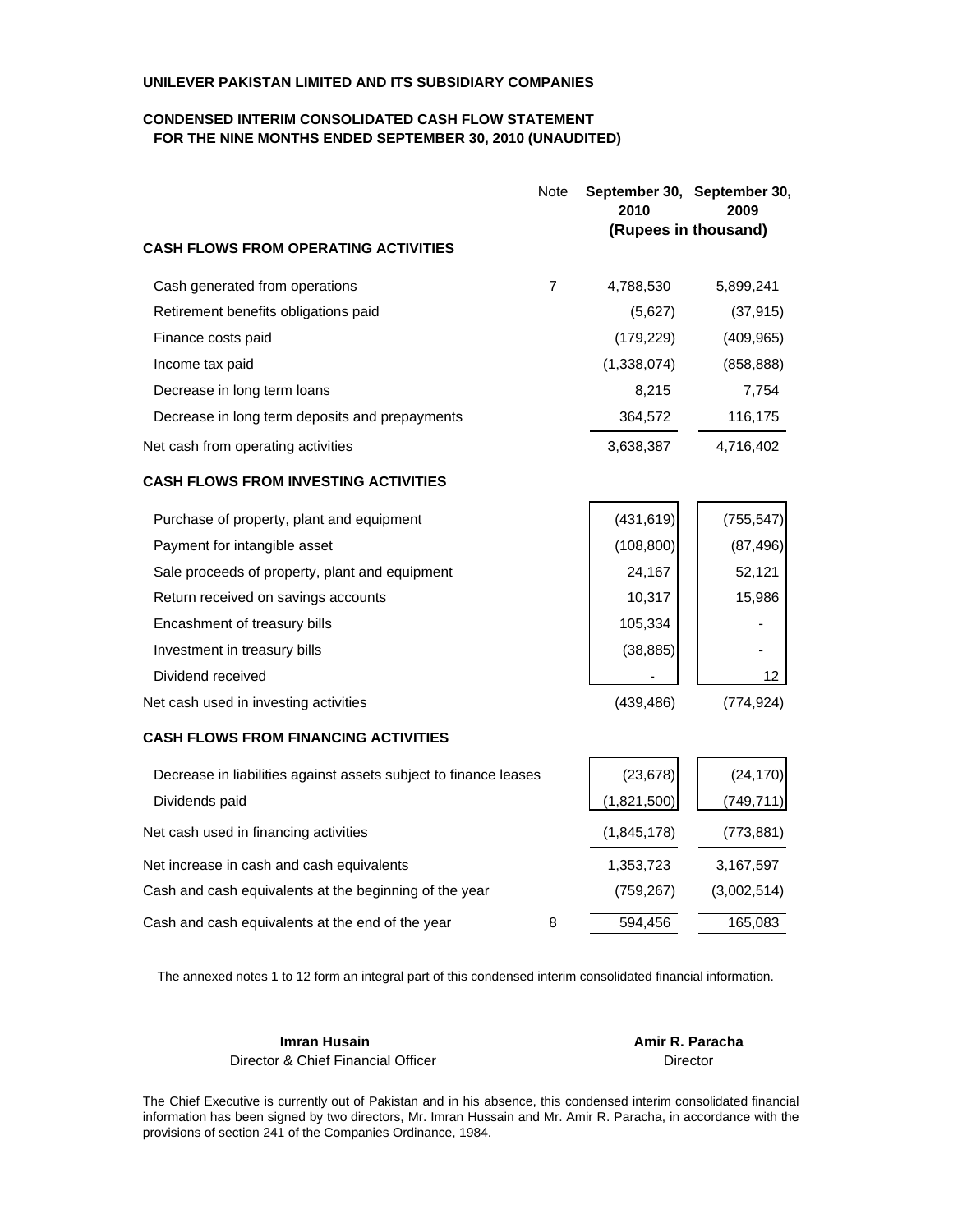#### **CONDENSED INTERIM CONSOLIDATED STATEMENT OF CHANGES IN EQUITY FOR THE NINE MONTHS ENDED SEPTEMBER 30, 2010 (UNAUDITED)**

|                                                                                                                                    | <b>SHARE</b><br><b>RESERVES</b> |                                                                  |                               |                                            | <b>TOTAL</b>     |               |
|------------------------------------------------------------------------------------------------------------------------------------|---------------------------------|------------------------------------------------------------------|-------------------------------|--------------------------------------------|------------------|---------------|
|                                                                                                                                    | <b>CAPITAL</b>                  | Arising<br>under schemes<br>of arrangements<br>for amalgamations | <b>CAPITAL</b><br>Contingency | <b>REVENUE</b><br>Unappropriated<br>profit | <b>SUB TOTAL</b> |               |
|                                                                                                                                    |                                 |                                                                  |                               | (Rupees in thousand)                       |                  |               |
| Balance as at January 1, 2009                                                                                                      | 669,477                         | 70,929                                                           | 321,471                       | 1,183,243                                  | 1,575,643        | 2,245,120     |
| Net profit for the nine months<br>ended September 30, 2009                                                                         |                                 |                                                                  |                               | 2,301,173                                  | 2,301,173        | 2,301,173     |
| Transferred from surplus on revaluation of<br>fixed assets - net of deferred taxation:<br>-incremental depreciation for the period |                                 |                                                                  |                               | 483                                        | 483              | 483           |
| <b>Dividends</b><br>For the year ended December 31, 2008<br>- On cumulative preference shares<br>@ 5% per share                    |                                 |                                                                  |                               | (239)                                      | (239)            | (239)         |
| - Final dividend on ordinary shares<br>@ Rs. 57 per share                                                                          |                                 |                                                                  |                               | (757, 751)                                 | (757, 751)       | (757, 751)    |
| For the year ended December 31, 2009<br>- Interim dividend on ordinary shares<br>@ Rs. 92 per share                                |                                 |                                                                  |                               | (1,223,036)                                | (1,223,036)      | (1,223,036)   |
| Balance as at September 30, 2009                                                                                                   | 669,477                         | 70,929                                                           | 321,471                       | 1,503,873                                  | 1,896,273        | 2,565,750     |
| Balance as at January 1, 2010                                                                                                      | 669,477                         | 70,929                                                           | 321,471                       | 2,269,829                                  | 2,662,229        | 3,331,706     |
| Net profit for the nine months<br>ended September 30, 2009                                                                         |                                 |                                                                  |                               | 2,143,469                                  | 2,143,469        | 2,143,469     |
| Transferred from surplus on revaluation of<br>fixed assets - net of deferred taxation:<br>-incremental depreciation for the period |                                 |                                                                  |                               | 483                                        | 483              | 483           |
| <b>Dividends</b><br>For the year ended December 31, 2009<br>- On cumulative preference shares                                      |                                 |                                                                  |                               |                                            |                  |               |
| @ 5% per share<br>- Final dividend on ordinary shares                                                                              |                                 |                                                                  |                               | (239)                                      | (239)            | (239)         |
| @ Rs. 137 per share<br>For the year ending December 31, 2010                                                                       |                                 |                                                                  |                               | (1,821,260)                                | (1,821,260)      | (1,821,260)   |
| - Interim dividend on ordinary shares<br>@ Rs. 89 per share                                                                        |                                 |                                                                  |                               | (1, 183, 154)                              | (1, 183, 154)    | (1, 183, 154) |
| Balance as at September 30, 2010                                                                                                   | 669,477                         | 70,929                                                           | 321,471                       | 1,409,128                                  | 1,801,528        | 2,471,005     |
|                                                                                                                                    |                                 |                                                                  |                               |                                            |                  |               |

The annexed notes 1 to 12 form an integral part of this condensed interim consolidated financial information.

**Imran Husain Amir R. Paracha** Director & Chief Financial Officer

Director

The Chief Executive is currently out of Pakistan and in his absence, this condensed interim consolidated financial information has been signed by two directors, Mr. Imran Hussain and Mr. Amir R. Paracha, in accordance with the provisions of section 241 of the Companies Ordinance, 1984.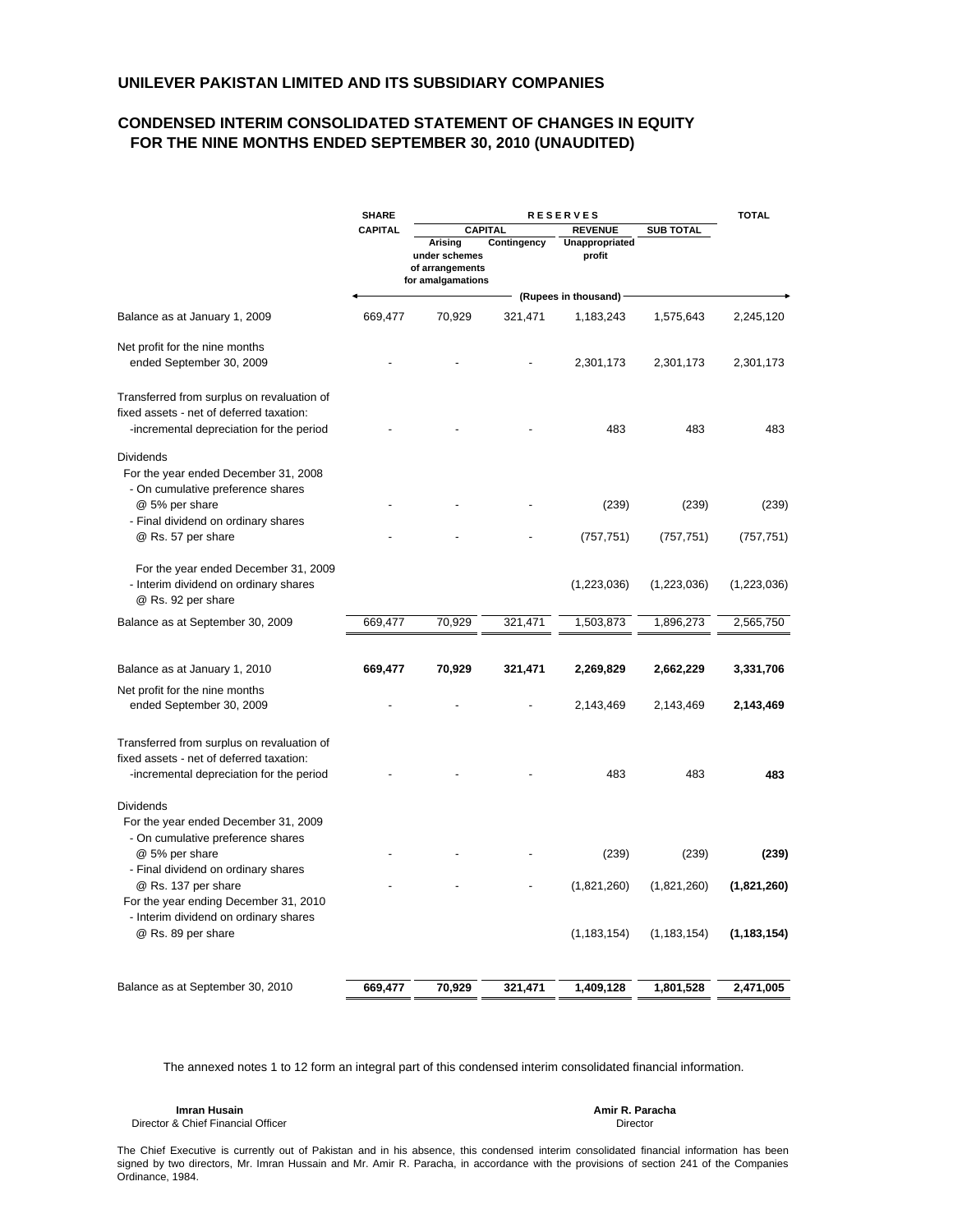#### **NOTES TO THE CONDENSED INTERIM CONSOLIDATED FINANCIAL INFORMATION FOR THE NINE MONTHS ENDED SEPTEMBER 30, 2010 (UNAUDITED)**

#### **1. BASIS OF PRESENTATION**

This condensed interim consolidated financial information includes the financial information of Unilever Pakistan Limited (the parent company), Lever Chemicals (Private) Limited, Levers Associated Pakistan Trust (Private) Limited and Sadiq (Private) Limited. The condensed interim financial information of the subsidiary companies has been consolidated on a line by line basis.

#### **2. BASIS OF PREPARATION**

This condensed interim consolidated financial information has been prepared in accordance with the requirements of the International Accounting Standard No. 34 - Interim Financial Reporting and provisions of and directives issued under the Companies Ordinance, 1984. In case where requirements differ, the provisions of or directives issued under the Companies Ordinance, 1984 have been followed.where requirements differ, the provisions of or directives issued under the Companies Ordinance, 1984 have been followed.

#### **3. ACCOUNTING POLICIES**

The accounting policies and the methods of computation adopted in the preparation of this condensed interim consolidated financial information are the same as those applied in the preparation of the consolidated financial statements for the year ended December 31, 2009.

| 4. | PROPERTY, PLANT AND EQUIPMENT                                              | <b>Unaudited</b><br>September 30, December 31,<br>2010<br>(Rupees in thousand) | <b>Audited</b><br>2009 |
|----|----------------------------------------------------------------------------|--------------------------------------------------------------------------------|------------------------|
|    | Operating assets - at net book value<br>Capital work in progress - at cost | 4,510,790                                                                      | 4,563,048              |
|    | Civil works                                                                | 24,354                                                                         | 12,147                 |
|    | Plant and machinery                                                        | 222,014                                                                        | 161,424                |
|    |                                                                            | 246,368                                                                        | 173,571                |
|    |                                                                            | 4,757,158                                                                      | 4,736,619              |

#### **4.1** Additions and disposals to operating assets during the period are as follows:

|                                  | <b>Additions</b> |               | <b>Disposals</b>            |                     |
|----------------------------------|------------------|---------------|-----------------------------|---------------------|
|                                  |                  | (at cost)     |                             | (at net book value) |
|                                  | September 30,    | September 30, | September 30, September 30, |                     |
|                                  | 2010             | 2009          | 2010                        | 2009                |
|                                  |                  |               | (Rupees in thousand)        |                     |
| Owned                            |                  |               |                             |                     |
| Leasehold land                   |                  |               |                             | 181                 |
| Building on freehold land        | 7,422            | 22,807        | ۰                           |                     |
| Building on leasehold land       |                  | 2,358         |                             |                     |
| Plant and machinery              | 306,703          | 520.481       | 4,756                       | 5,344               |
| Electrical, mechanical and       |                  |               |                             |                     |
| office equipment                 | 42,974           | 97,154        |                             | 82                  |
| Furniture and fittings           | 1,723            | 4,070         |                             | 296                 |
| Motor vehicles                   |                  | 2,700         |                             | 8,565               |
| Assets held under finance leases |                  |               |                             |                     |
| Motor vehicles                   |                  | 3,952         | 179                         | 1,218               |
|                                  | 358,822          | 653,522       | 4,935                       | 15,686              |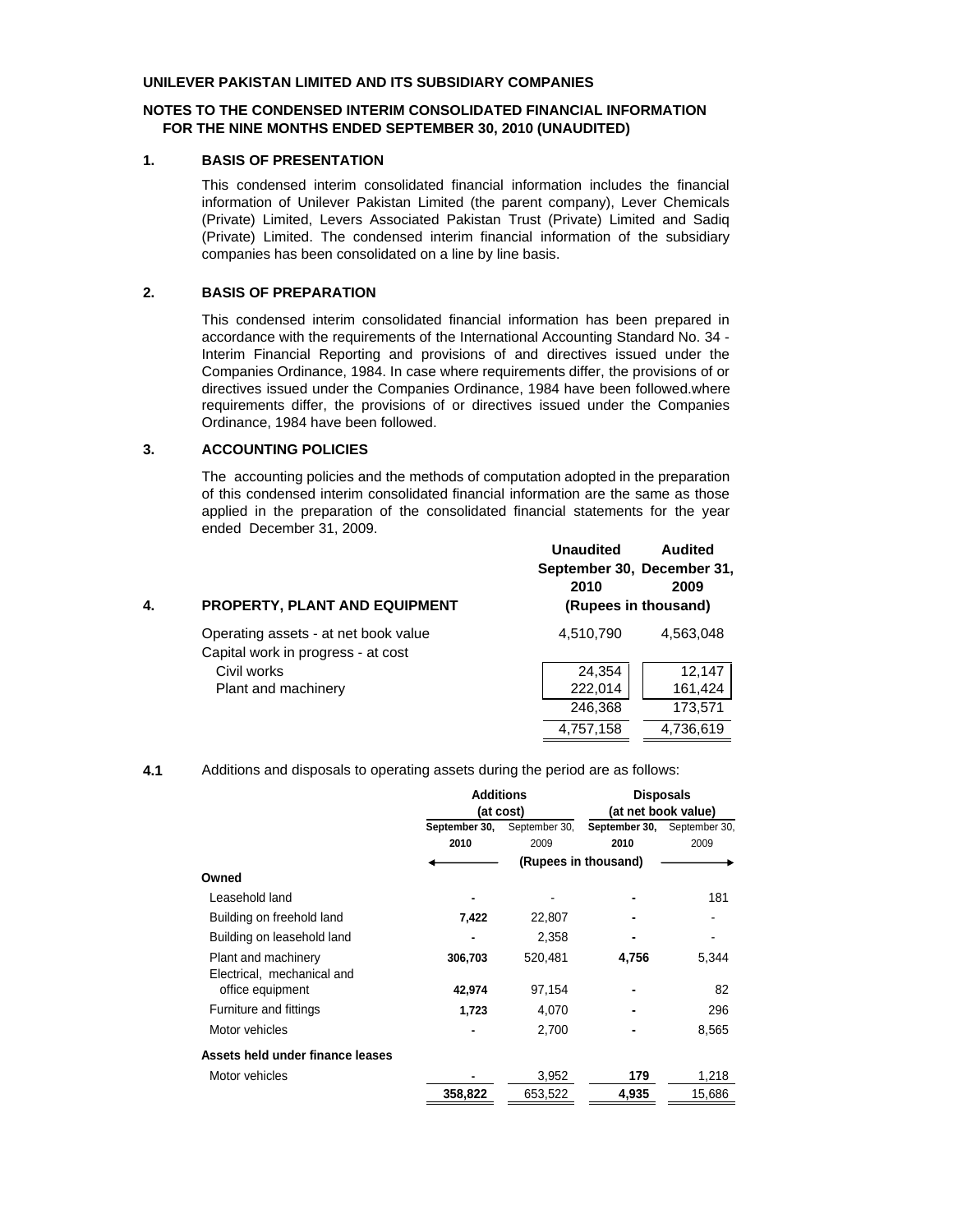#### **5. CONTINGENCIES AND COMMITMENTS**

#### **5.1 Contingencies**

- **5.1.1** The contingency amount reported in respect of Sindh Development Infrastructure Fee / Cess in the annual consolidated financial statements has remained constant to Rs. 321.47 million as at September 30, 2010. There has been no change in its status from December 31, 2009.
- **5.1.2** During the year ended December 31, 2009 the taxation officer passed amended assesment orders for tax years 2006 and 2007 by making certain disallowances. There has been no change in the status since December 31, 2009. Further, the taxation officer passed an amended assesment order for tax year 2009 during the nine months ended September 30, 2010 by making certain disallowances.The tax demand raised by the tax officer for these years aggregate to Rs. 421 million.
- **5.2** The management of the Company is of the view that the disallowances have been made erroneously and, therefore, the ultimate decision in appeal will be in Company's favour. No provision has, therefore, been made in this condensed interim consolidated financial information.

#### **Commitments**

The commitments for capital expenditure outstanding as at Septemer 30, 2010 amounted to Rs. 126.41 million (December 31, 2009: Rs. 36.66 million).

#### **6. SEGMENT ANALYSIS**

### **6.1 SEGMENT RESULTS**

|                                             | Home and<br>Personal<br>Care | <b>Beverages</b> | <b>Ice Cream</b>     | Other   | Total      |
|---------------------------------------------|------------------------------|------------------|----------------------|---------|------------|
|                                             |                              |                  | (Rupees in thousand) |         |            |
| For the quarter ended<br>September 30, 2010 |                              |                  |                      |         |            |
| Revenue                                     | 6,625,359                    | 2.853.108        | 1,738,235            | 288.682 | 11,505,384 |
| Segment results                             | 1,107,113                    | 343.985          | 202.029              | 69.445  | 1,722,572  |
| For the quarter ended<br>September 30, 2009 |                              |                  |                      |         |            |
| Revenue                                     | 6,077,568                    | 2,912,697        | 1.309.731            | 228.439 | 10,528,435 |
| Segment results                             | 1,405,732                    | 193,578          | 138,042              | 54,182  | 1,791,534  |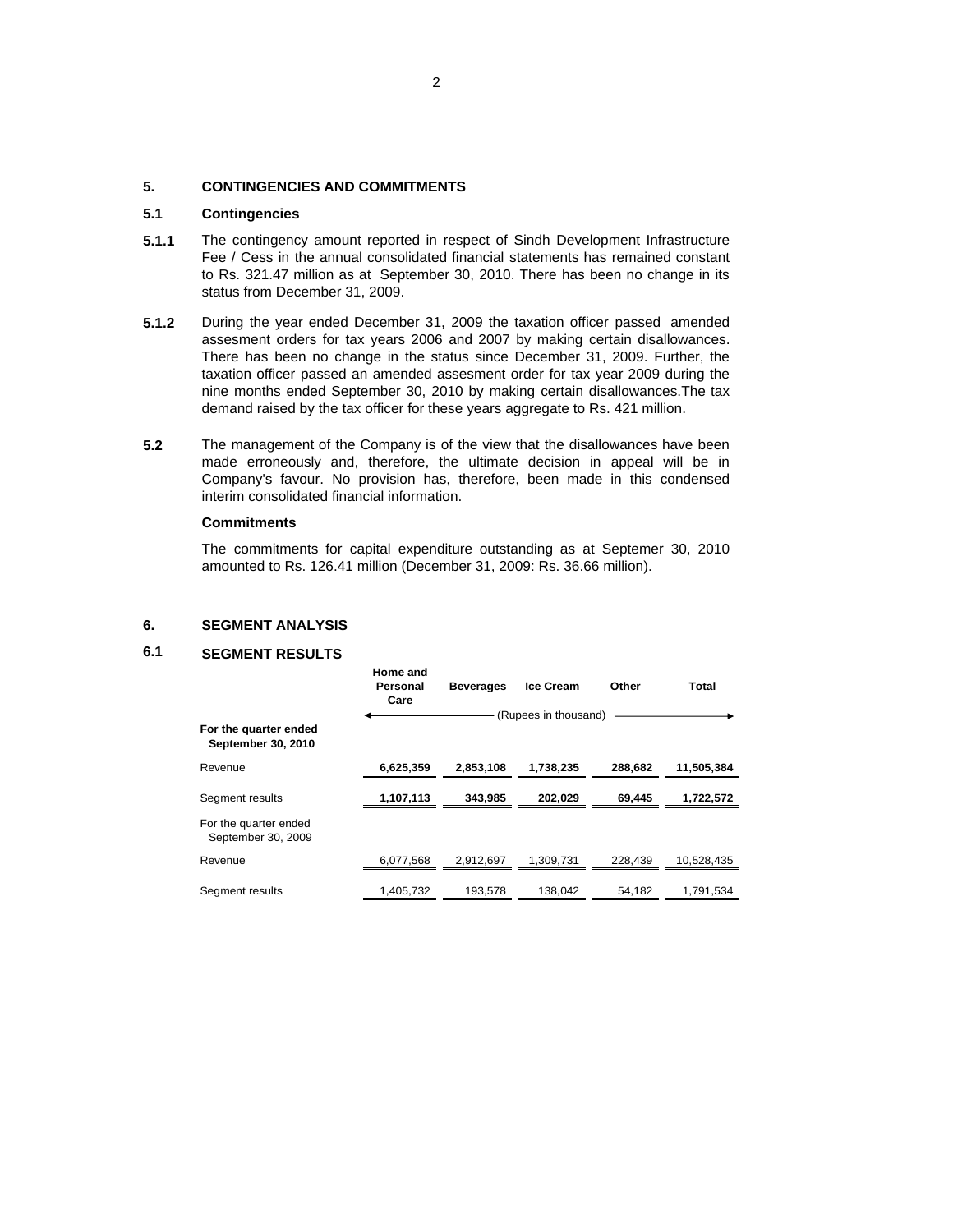|                                                    | Home and<br>Personal<br>Care | <b>Beverages</b> | <b>Ice Cream</b>     | <b>Other</b> | Total      |
|----------------------------------------------------|------------------------------|------------------|----------------------|--------------|------------|
|                                                    |                              |                  | (Rupees in thousand) |              |            |
| For nine months ended<br><b>September 30, 2010</b> |                              |                  |                      |              |            |
| Revenue                                            | 18,017,397                   | 9.633.680        | 4,526,811            | 831,304      | 33,009,192 |
| Segment results                                    | 2,686,789                    | 533.849          | 396.073              | 61,793       | 3,678,504  |
| For nine months ended<br>September 30, 2009        |                              |                  |                      |              |            |
| Revenue                                            | 16,064,420                   | 8.320.048        | 3,443,508            | 680,805      | 28,508,781 |
| Segment results                                    | 2.952.683                    | 574.820          | 307.889              | 57,035       | 3.892.427  |

Reconciliation of segment results with profit after tax is as follows:

|                                       | <b>Quarter ended</b> |                      | Nine months ended |             |  |
|---------------------------------------|----------------------|----------------------|-------------------|-------------|--|
|                                       | <b>September</b>     | <b>September</b>     | September         | September   |  |
|                                       | 2010                 | 2009                 | 2010              | 2009        |  |
|                                       |                      | (Rupees in thousand) |                   |             |  |
| Total results for reportable segments | 1,722,572            | 1,791,534            | 3,678,504         | 3,892,427   |  |
| Other operating expenses              | (119, 762)           | (116,079)            | (267, 289)        | (272, 807)  |  |
| Other operating income                | 28,101               | 20,977               | 109,656           | 142,421     |  |
| Restructuring costs                   | (40,000)             | (10,900)             | (90,000)          | (10,900)    |  |
| Finance costs                         | (152,040)            | (125, 789)           | (186, 476)        | (367, 246)  |  |
| Taxation                              | (487, 750)           | (491, 200)           | (1,100,926)       | (1,082,722) |  |
| Profit after tax                      | 951,121              | 1,068,543            | 2,143,469         | 2,301,173   |  |

## **6.2 SEGMENT ASSETS**

|                                             | Home and<br>Personal<br>Care | <b>Beverages</b> | <b>Ice Cream</b><br>(Rupees in thousand) · | Other   | Total      |
|---------------------------------------------|------------------------------|------------------|--------------------------------------------|---------|------------|
| As at September 30, 2010                    |                              |                  |                                            |         |            |
| Segment assets                              | 4,333,483                    | 2,173,881        | 3,414,356                                  | 123,848 | 10,045,568 |
| As at December 31, 2009 -<br><b>Audited</b> |                              |                  |                                            |         |            |
| Segment assets                              | 3.840.917                    | 2.136.525        | 3.017.197                                  | 127.856 | 9.122,495  |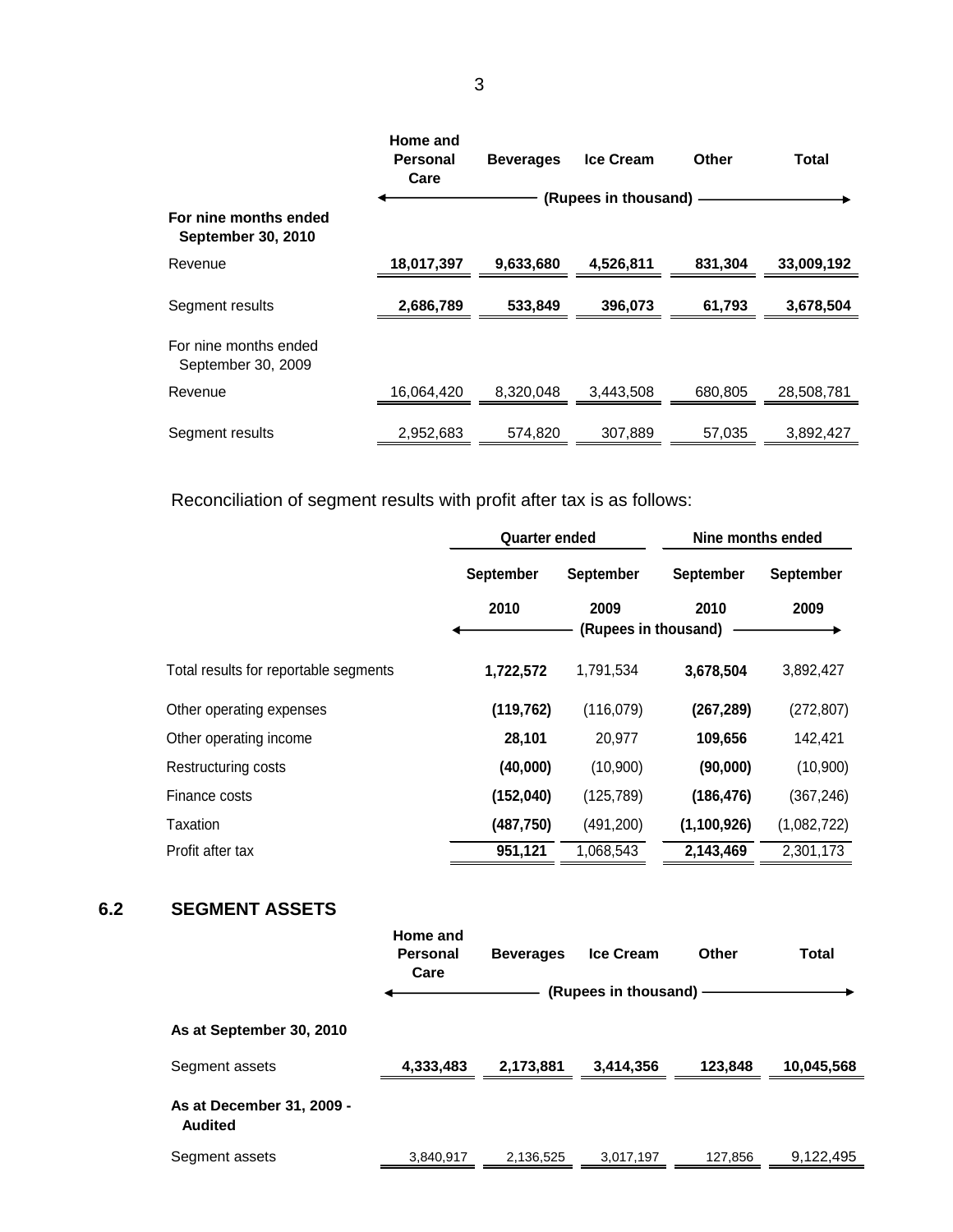Reconciliation of segment assets with total assets in the balance sheet is as follows:

|    |                                                                                                                                                   | September 30,<br>2010                                                                   | <b>Audited</b><br>December 31,<br>2009                                           |
|----|---------------------------------------------------------------------------------------------------------------------------------------------------|-----------------------------------------------------------------------------------------|----------------------------------------------------------------------------------|
|    |                                                                                                                                                   |                                                                                         | (Rupees in thousand)                                                             |
|    | Total for reportable segments                                                                                                                     | 10,045,568                                                                              | 9,122,495                                                                        |
|    | Unallocated assets                                                                                                                                | 2,846,744                                                                               | 2,349,597                                                                        |
|    | Total as per balance sheet                                                                                                                        | 12,892,312                                                                              | 11,472,092                                                                       |
|    |                                                                                                                                                   | <b>September</b><br>30,<br>2010                                                         | <b>September</b><br>30,<br>2009                                                  |
| 7. | <b>CASH GENERATED FROM OPERATIONS</b>                                                                                                             |                                                                                         | (Rupees in thousand)                                                             |
|    | Profit before taxation                                                                                                                            | 3,244,395                                                                               | 3,383,895                                                                        |
|    | Add / (Less): Adjustments for non-cash charges<br>and other items                                                                                 |                                                                                         |                                                                                  |
|    | Depreciation<br>Amortisation of software                                                                                                          | 406,145<br>2,433                                                                        | 419,154<br>3,650                                                                 |
|    | Gain on disposal of property,<br>plant and equipment<br>Dividend income                                                                           | (19, 232)                                                                               | (23, 380)<br>(12)                                                                |
|    | Finance cost                                                                                                                                      | 174,543                                                                                 | 125,789                                                                          |
|    | Provision for staff retirement benefits<br>Return on savings accounts                                                                             | 86,821<br>(1,430)                                                                       | 134,628<br>(14, 437)                                                             |
|    |                                                                                                                                                   | 649,280                                                                                 | 645,392                                                                          |
|    | Profit before working capital changes                                                                                                             | 3,893,675                                                                               | 4,029,287                                                                        |
|    | Effect on cash flow due to<br>working capital changes                                                                                             |                                                                                         |                                                                                  |
|    | (Increase) / Decrease in current assets                                                                                                           |                                                                                         |                                                                                  |
|    | Stores and spares<br>Stock in trade<br><b>Trade debts</b><br>Loans and advances<br>Trade deposits and short term prepayments<br>Other receivables | (91, 833)<br>(707, 023)<br>(120, 507)<br>(46, 804)<br>(93, 249)<br>4,318<br>(1,055,098) | (19,989)<br>107,544<br>(294, 198)<br>(22, 470)<br>46,985<br>164,910<br>(17, 218) |
|    | Increase / (Decrease) in current liabilities                                                                                                      |                                                                                         |                                                                                  |
|    | Trade and other payables                                                                                                                          | 1,741,974                                                                               | 2,083,724                                                                        |
|    | Provisions                                                                                                                                        | 207,979                                                                                 | (196, 552)                                                                       |
|    |                                                                                                                                                   | 1,949,953                                                                               | 1,887,172                                                                        |
|    | Cash generated from operations                                                                                                                    | 4,788,530                                                                               | 5,899,241                                                                        |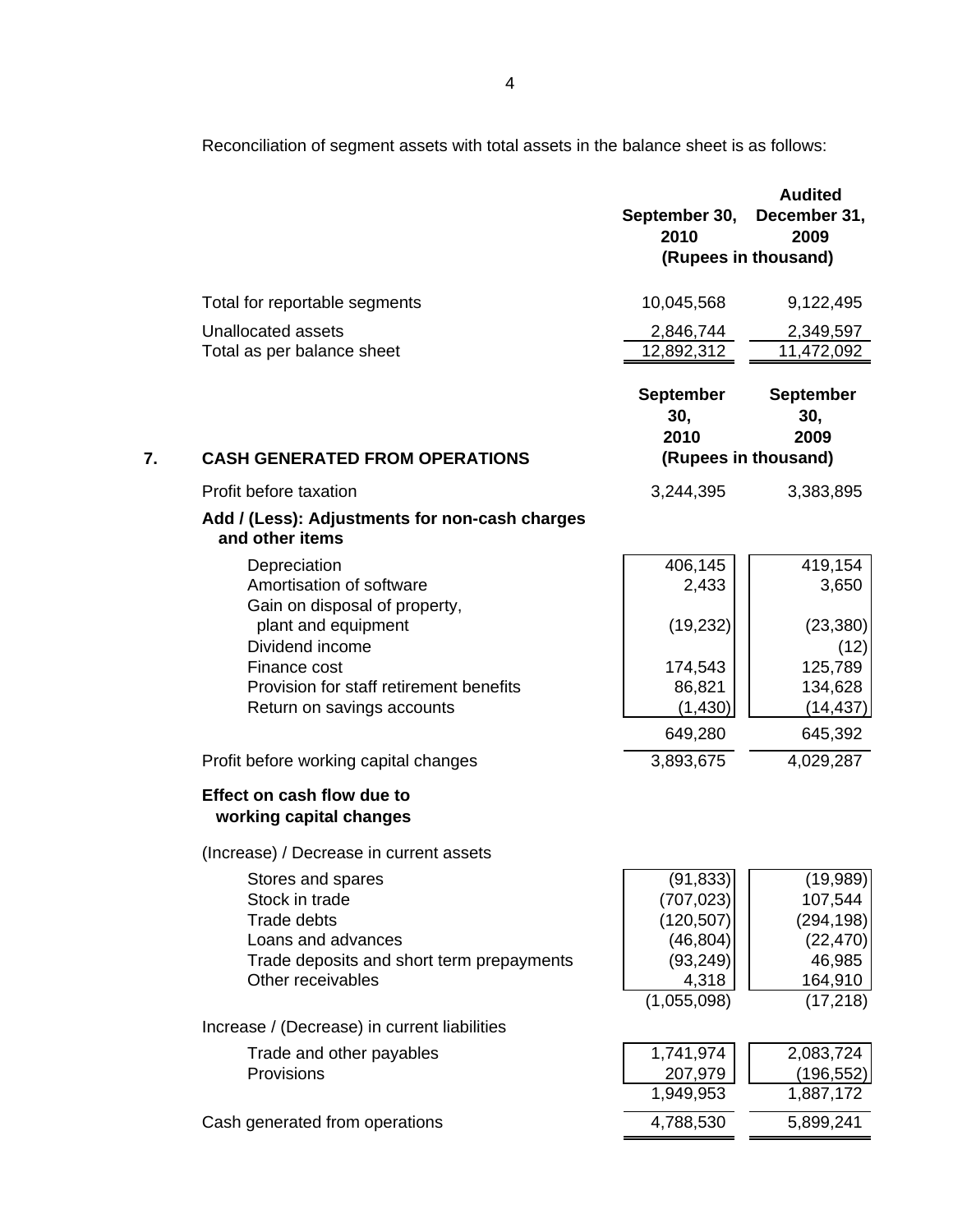|    |                                                          | <b>September</b><br>30,<br>2010 | <b>September</b><br>30,<br>2009 |
|----|----------------------------------------------------------|---------------------------------|---------------------------------|
| 8. | (Rupees in thousand)<br><b>CASH AND CASH EQUIVALENTS</b> |                                 |                                 |
|    | Cash and bank balances                                   | 827,459                         | 228,987                         |
|    | Short term borrowings                                    | (233,003)                       | (63,904)                        |
|    |                                                          | 594,456                         | 165,083                         |
|    |                                                          |                                 |                                 |

## **9. RELATED PARTY TRANSACTIONS**

Significant related party transactions during the period are as follows:

| <b>Relationship with the</b><br>Company |                              | <b>Nature of transactions</b>                                      | 2010                | September 30, September 30,<br>2009<br>(Rupees in thousand) |
|-----------------------------------------|------------------------------|--------------------------------------------------------------------|---------------------|-------------------------------------------------------------|
| i.                                      | Ultimate parent company:     | Royalty and technical<br>services fee                              | 1,178,547           | 970,847                                                     |
| ii.                                     | Other related<br>parties:    | Purchase of goods<br>Reimbursement of expenses<br>to related party | 6,706,714<br>38,777 | 5,617,615<br>31,977                                         |
|                                         |                              | Fee for receiving of services<br>from related party                | 1,100               |                                                             |
|                                         |                              | Payment to related party for<br>intangible asset<br>Sale of goods  | 108,800<br>1,709    | 87,496<br>67                                                |
|                                         |                              | Recovery of expenses from                                          |                     |                                                             |
|                                         |                              | related party<br>Fee for providing of services                     | 85,424              | 74,737                                                      |
|                                         |                              | to related parties<br>Purchase of operating                        | 11,661              | 9,983                                                       |
|                                         |                              | asset                                                              |                     | 35,763                                                      |
| iii.                                    | Key management<br>personnel: | Salaries and other short-term<br>employee benefits                 | 62,874              | 68,786                                                      |
|                                         |                              | Post-employment<br>benefit                                         | 5,924               | 8,724                                                       |
| iv.                                     | Others:                      | Donations                                                          | 2,307               | 5,622                                                       |